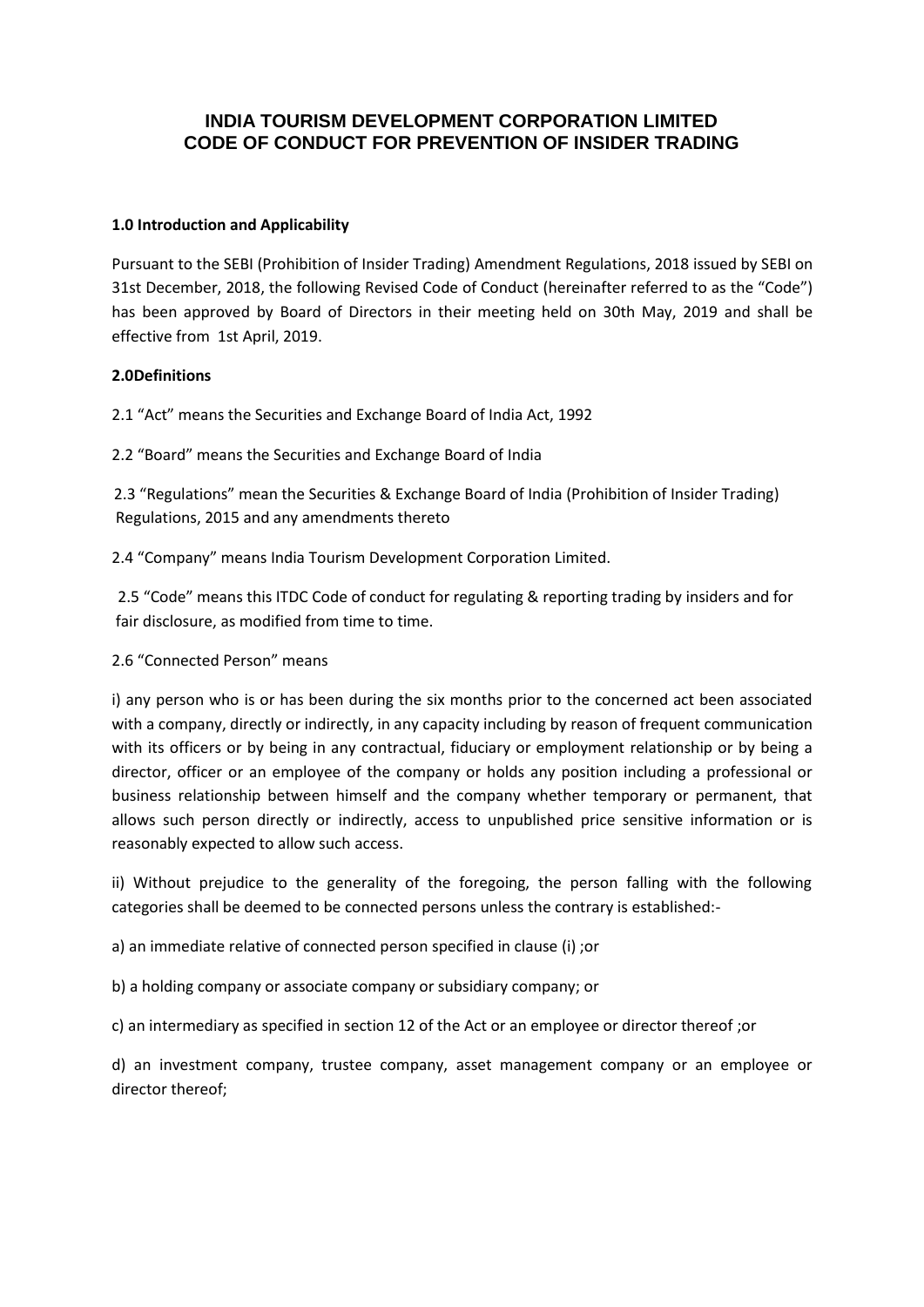e) an official of a stock exchange or of clearing house or corporation; or

f) a member of board of trustees of a mutual fund or a member of the board of directors of the asset management company of a mutual fund or is an employee thereof; or

g) a member of the board of directors or an employee, of a public financial institution as defined in section 2(72) of the Companies Act, 2013;or

h) an official or an employee of a self regulatory organization recognized or authorized by the Board; or

i) a banker of the company; or

j) a concern, firm, trust, Hindu Undivided Family, company or association of persons wherein a director of a company or his immediate relative or banker of the company, has more than ten percent of the holding or interest;

2.7 "Designated Employees" means a person occupying any of the following position in the Company:

a) All Directors and employees working in their Secretariat

- b) Directors of Subsidiaries
- c) Key Managerial Personnel and employees working in their Secretariat
- d)Chief Vigilance Officer and employees working in their Secretariat
- e) All Sr. VP/VP and employees working in their Secretariat
- f) All GMs, Heads of the Departments, Unit Accounts Head and employees working in their Secretariat
- g) All employees working in Finance & Accounts Division of the Head Quarter
- h) Employees working in IT Division who have access to UPSI
- i) GMs and Finance Heads of JV hotels and employees working in their Secretariat
- k) All other key persons who in the opinion of Compliance Officer be covered in the "designated employee";

2.8 "Designated Person" with regard to the Company means any of the following persons :

a) A Designated Employee of the Company

b) Employees of the Company's Subsidiary, if any, so designated on the basis of their functional role/access to UPSI by their board of directors, but shall specifically include : '

\* Managing Director

- \*GM of the Subsidiary Hotel Unit
- c) Promoters of the Company

d) Any other person, who in the opinion of Compliance Officer be covered in the "Designated Person"

2.8"Generally Available Information" means information that is accessible to the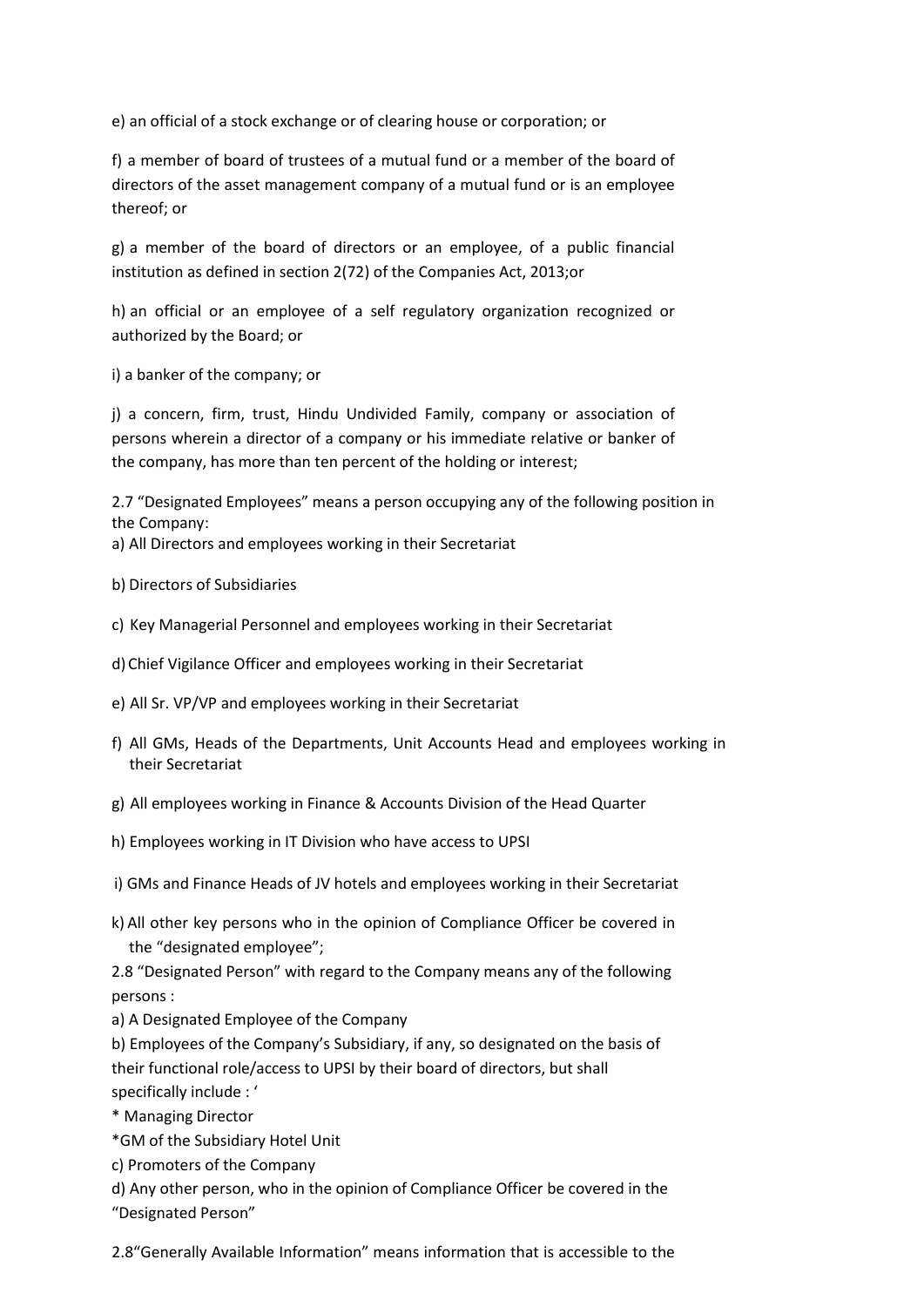public on a non- discriminatory basis; (Information published on the website of the Stock Exchange and the Information displayed on the website of the company are generally available information)

2.9 "Key Managerial Personnel" in relation to ITDC means:-

- a) The Chairman & the Managing Director
- b) All whole time Functional Directors;
- c) Company Secretary; and

d) such other officer as may be prescribed under the Companies Act,2013.

2.10"Immediate Relative" means a spouse of a person, and includes parent, sibling, and child of such person or of the spouse, any of whom is either dependent financially on such person or consults such person in taking decisions relating to trading insecurities;

2.11"Insider" means any person who is:

i) a connected person; or

ii) in possession of or having access to unpublished price sensitive information;

2.12 "Securities" shall have the meaning assigned to it under the Securities Contracts (Regulation) Act, 1956 or any modification thereof except units of a mutual fund;

2.13 "Stock Exchange" means:

i) Bombay Stock Exchange; and

ii) Delhi Stock Exchange.

2.14 "Trading" means and includes subscribing, buying, selling, dealing or agreeing to subscribe, buy, sell, deal in any securities and "trade" shall be construed accordingly.

2.15 "Trading Day" means a day on which the recognized stock exchanges are open for trading where securities of the company are listed.

2.16 "Trading Window" means trading period for trading in the Company's Securities. All days shall be the trading periods except when trading window is closed.

2.17 "Unpublished Price Sensitive Information" or "UPSI" means any information, relating to a company or its securities, directly or indirectly , that is not generally available which upon becoming generally available, is likely to materially affect the price of the securities and shall ordinarily including but not restricted to, information related to the following :-

i) Financial results;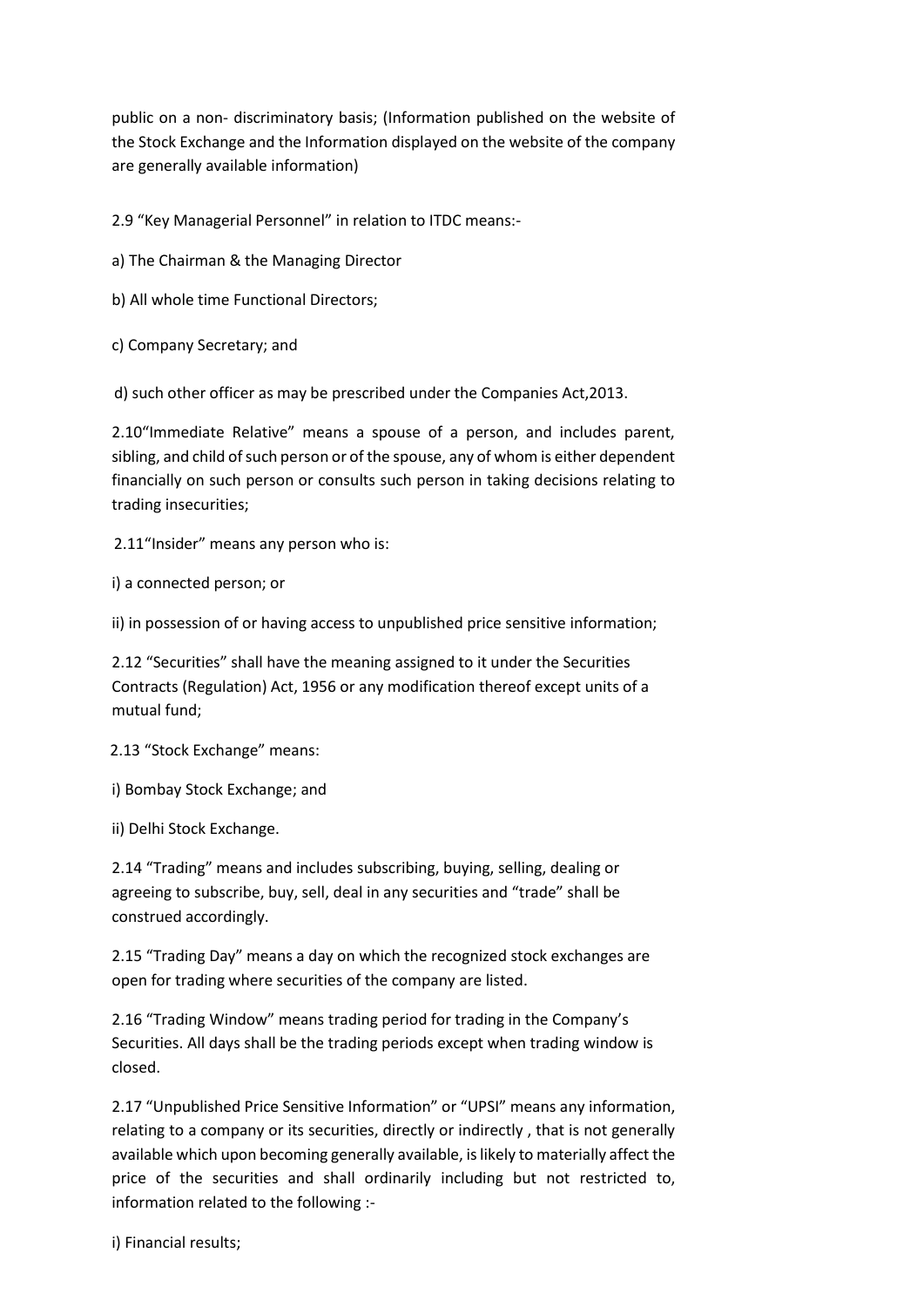ii) dividends;

iii) change in capital structure;

iv) mergers, de-mergers, acquisitions, delisting, disposals and expansion of business and such other transactions;

v) changes in key managerial personnel; and

Compliance Officer may decide any other matter also as Price Sensitive Information.

*All other words and phrases will have the same meaning as defined under the SEBI (Prohibition of Insider Trading) Regulations, 2015 as amended from time to time. Words and expressions used and not defined in these regulations but defined in the Securities and Exchange Board of India Act, 1992, the Securities Contracts (Regulation) Act, 1956, the Depositories Act, 1996 or the Companies Act, 2013 and rules & regulations made there under shall have the meaning respectively assigned to them in that legislation.*

## **3.0 Compliance Officer**

3.1 Director (Finance) shall be the Compliance Officer for the purpose of the Code. In the absence of the Director (Finance), Director (C&M) or person holding the charge of Director (Finance) shall be the Compliance Officer for the purpose of the Code.

3.2 The compliance officer shall report to the board of directors and in particular, shall provide reports to the Chairman of the Audit Committee, if any, or to the Chairman of the board of directors at such frequency as may be stipulated by the board of directors, but not less than once in a year.

3.3 A Record of Designated Employees shall be maintained by the HR Division under the overall supervision and control of the Compliance Officer and changes taking place in the list from time to time shall be incorporated therein.

 3.4 The Compliance Officer shall provide any clarifications with regard to the implementation of this Code. The Company Secretary will assist the Compliance Officer in discharging this function.

## **4. Preservation of "Unpublished Price Sensitive Information"**

4.1 All Designated Employees and Connected Persons shall maintain the confidentiality of price sensitive information. All information shall be handled within the organization on a need-to-know basis and no unpublished price sensitive information shall be communicated to any person except in furtherance of the insider's legitimate purposes, performance of duties or discharge of his legal obligations.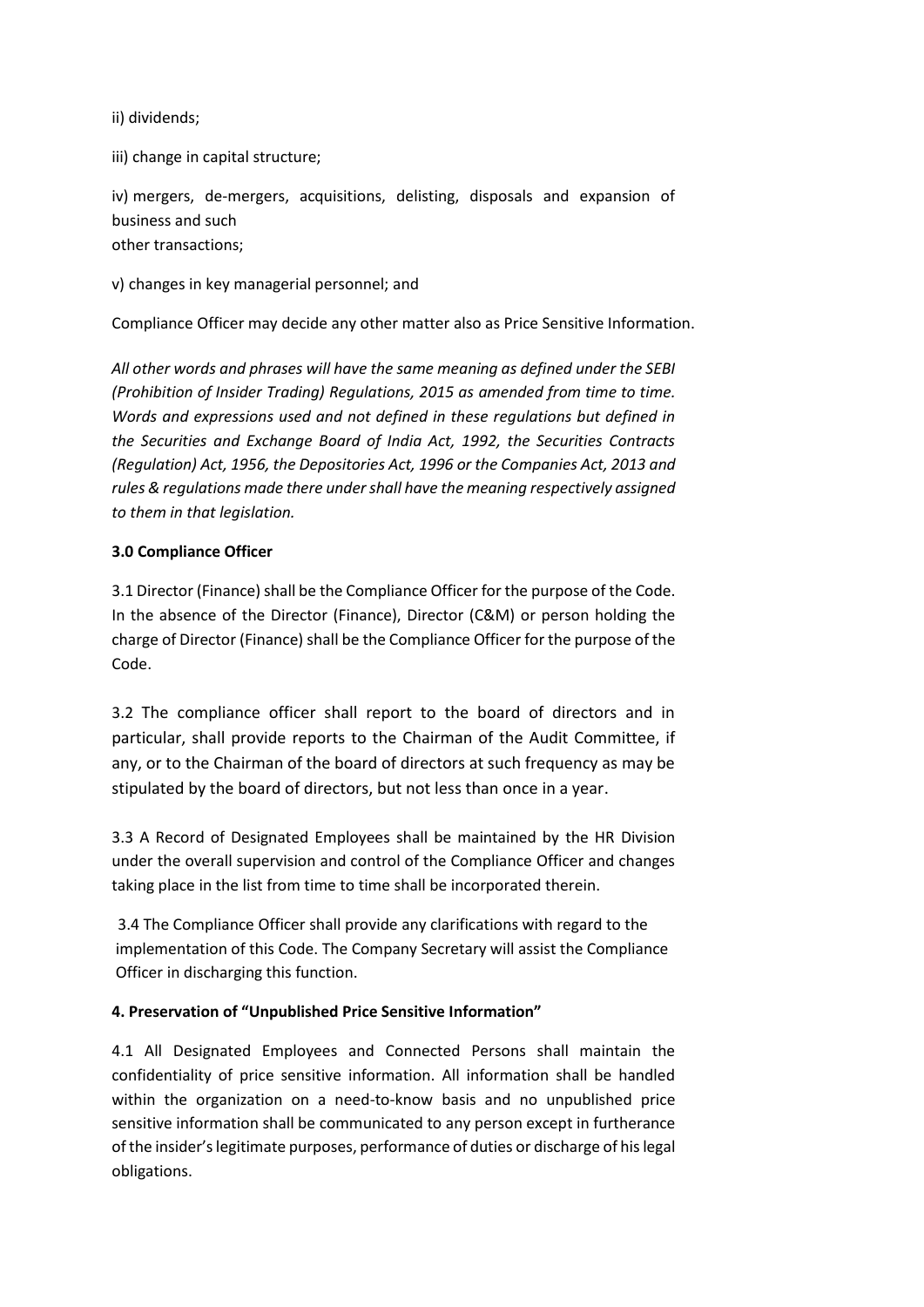4.2 No insider shall communicate, provide, or allow access to any unpublished price sensitive information, relating to the company or its securities to any person including other insiders except where such communication is in further of legitimate purposes, performance of duties or discharge of legal obligations.

4.3 No person shall procure from the insider any unpublished price sensitive information relating to the company or its securities except in furtherance of legitimate purposes, performance of duties or discharge of legal obligations.

4.4 List of all employees, regular and contractual, who work on unpublished price sensitive information, shall be maintained by HR Division and HR Division will ensure that Confidentiality Agreement have been signed by all such employees.

4.5 Head of the Unit/Division sharing unpublished price sensitive information with other persons or entities (not being fiduciaries) shall ensure that due notice for maintaining the confidentiality of information has been given, Confidentiality Agreement has been signed and structured data base as per Regulation 4(12) is given to the HR Division.

4.6 Head of the Unit/Division sharing unpublished price sensitive information with other persons or entities (being the fiduciaries) shall advise the fiduciaries to frame and comply a Code of Conduct as per Schedule C of PIT Regulations and will also take the compliance report from the fiduciaries.

4.7 Designated persons shall be required to disclose names and Permanent Account Number or any other identifier authorized by law of the following persons to the company on an annual basis and as and when the information changes:

a) immediate relatives

b) Persons with whom such designated person(s) shares a material financial relationship

c) Phone, mobile and cell numbers which are used by them

In addition, the names of educational institutions from which designated persons have

graduated and names of their past employers shall also be disclosed on a one time basis.

Explanation – The term "material financial relationship" shall mean a relationship in which one person is a recipient of any kind of payment such as by way of a loan or gift during the immediately preceding twelve months, equivalent to at least 25% of such payer's annual income but shall exclude relationships in which the payment is based on arm's length transactions.

4.8 Any person in receipt of unpublished price sensitive information pursuant to a "legitimate purpose" shall be considered an "insider" for purposes of these regulations and due notice shall be given to such persons to maintain confidentiality of such unpublished price sensitive information in compliance with these regulations.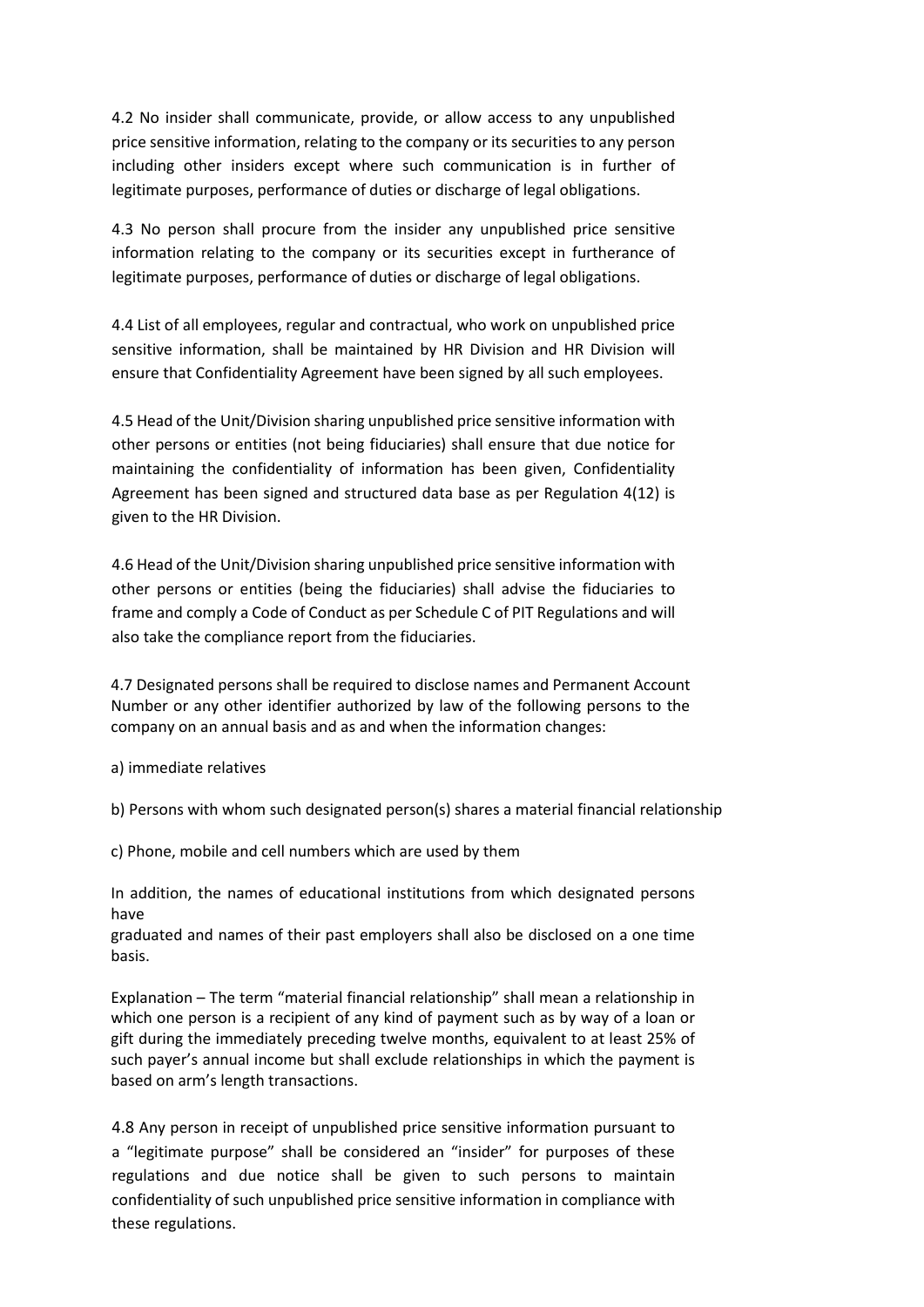4.9 Notwithstanding anything contained in the Code, an unpublished price sensitive information may be communicated, provided, allowed access to or procured, in connection with a transaction that would :-

- i) Entail an obligation to make an open offer under the takeover regulations where the board of directors of the Company is of informed opinion that sharing of such information is in the best interest of the Company;
- ii) Not attract the obligation to make an open offer under the takeover regulations but where the board of directors of the Company is of informed opinion that sharing of such information is in the best interests of the Company and the information that constitute unpublished price sensitive information is disseminated to be made generally available at least two trading days prior to the proposed transaction being effected in such form as the board of directors may determine to be adequate and fair to cover all relevant and material facts.

4.10For the purpose of the above clause, the parties shall be required to execute agreements to contract confidentiality and non-disclosure obligations on the part of such parties and such parties shall keep information so received confidential, except for the purpose of Clause 4.9 and shall not otherwise trade in securities of the company when in possession of unpublished price sensitive information.

4.11 For the purpose of prompt public disclosure of UPSI, the Company adopts the Code regarding the practice & procedure for Fair Disclosure set out in clause 10 of this Code. The policy for determination of "legitimate purpose" has been incorporated in the procedure for Fair Disclosure as mentioned in clause 10.

4.12 A structured digital database will be maintained by HR containing the names of such persons or entities as the case may be with whom information is shared under this regulation along with the Permanent Account Number or any other identifier authorized by law where Permanent Account Number is not available. Such databases shall be maintained with adequate internal controls and checks such as time stamping and audit trails to ensure non-tampering of the database.

4.13 The internal controls system of ITDC shall include the following:

(a) all employees who have access to unpublished price sensitive information are identified as designated employee;

(b) all the unpublished price sensitive information shall be identified and its confidentiality shall be maintained as per the requirements of these regulations;

(c) adequate restrictions shall be placed on communication or procurement of unpublished price sensitive information as required by these regulations;

(d) lists of all employees and other persons with whom unpublished price sensitive information is shared shall be maintained and confidentiality agreements shall be signed or notice shall be served to all such employees and persons;

(e) all other relevant requirements specified under PIT regulations shall be complied with;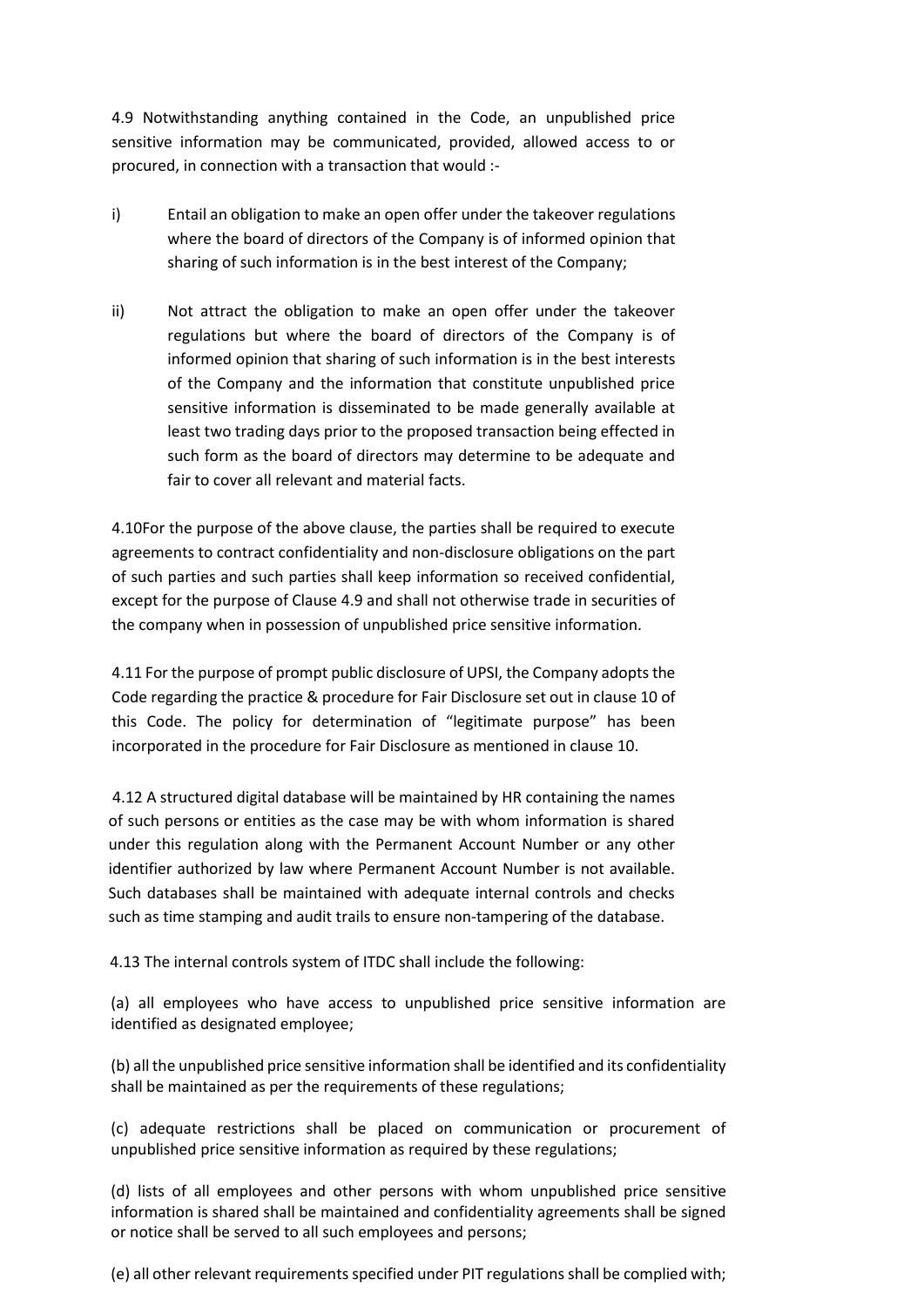(f) periodic process review to evaluate effectiveness of such internal controls.

## **5.0 Trading in securities of the Company**

5.1 No insider shall trade in securities of the Company when in possession of Unpublished Price Sensitive Information. Trading by the Insiders shall be governed by Regulation 4 of the Regulations.

Explanation –When a person who has traded in securities has been in possession of unpublished price sensitive information, his trades would be presumed to have been motivated by the knowledge and awareness of such information in his possession.

5.2 All dealing in the securities of the Company by the Insiders and Designated employees and his/her immediate relatives shall be governed by this Code.

## **6.0 Trading Plan**

6.1 An insider shall be entitled to formulate a trading plan and present to the Compliance Officer for approval and public disclosure pursuant to which trades may be carried out on his behalf in accordance with such plan.

## 6.2 Trading Plan shall:

i) not entail commencement of trading on behalf of insider earlier than six months from the public disclosure of the plan;

ii) not entail trading for the period between the twentieth trading day prior to the last day of any financial period for which results are required to be announced by the company and the second trading day after the disclosure of such financial results;

iii) entail trading for a period of not less than twelve months;

iv) not entail overlap of any period for which another trading plan is already inexistence;

v) set out either the value of trades to be effected or the number of securities to be traded along with the nature of the trade and the intervals at, or dates on which such trades shall be effected; and

vi) not entail trading in securities for market abuse.

6.3 The Compliance Officer shall consider/review the Trading Plan and shall approve it. While approving the Trading Plan, the Compliance Officer shall assess that the Trading Plan does not have potential for violation of the Code. The Compliance Officer shall be entitled to seek such express undertakings as may be necessary to enable such assessment and to approve and monitor the implementation of the plan.

Provided that pre-clearance of trades shall not be required for a trade executed as per an approved trading plan.

Provided further that trading window norms and restrictions on contra trade shall not be applicable for trades carried out in accordance with an approved trading plan

6.4 The Trading Plan once approved shall be irrevocable and the Insider shall mandatorily have to implement the plan, without being entitled to either deviate from it or to execute any trade in the securities outside the scope of the trading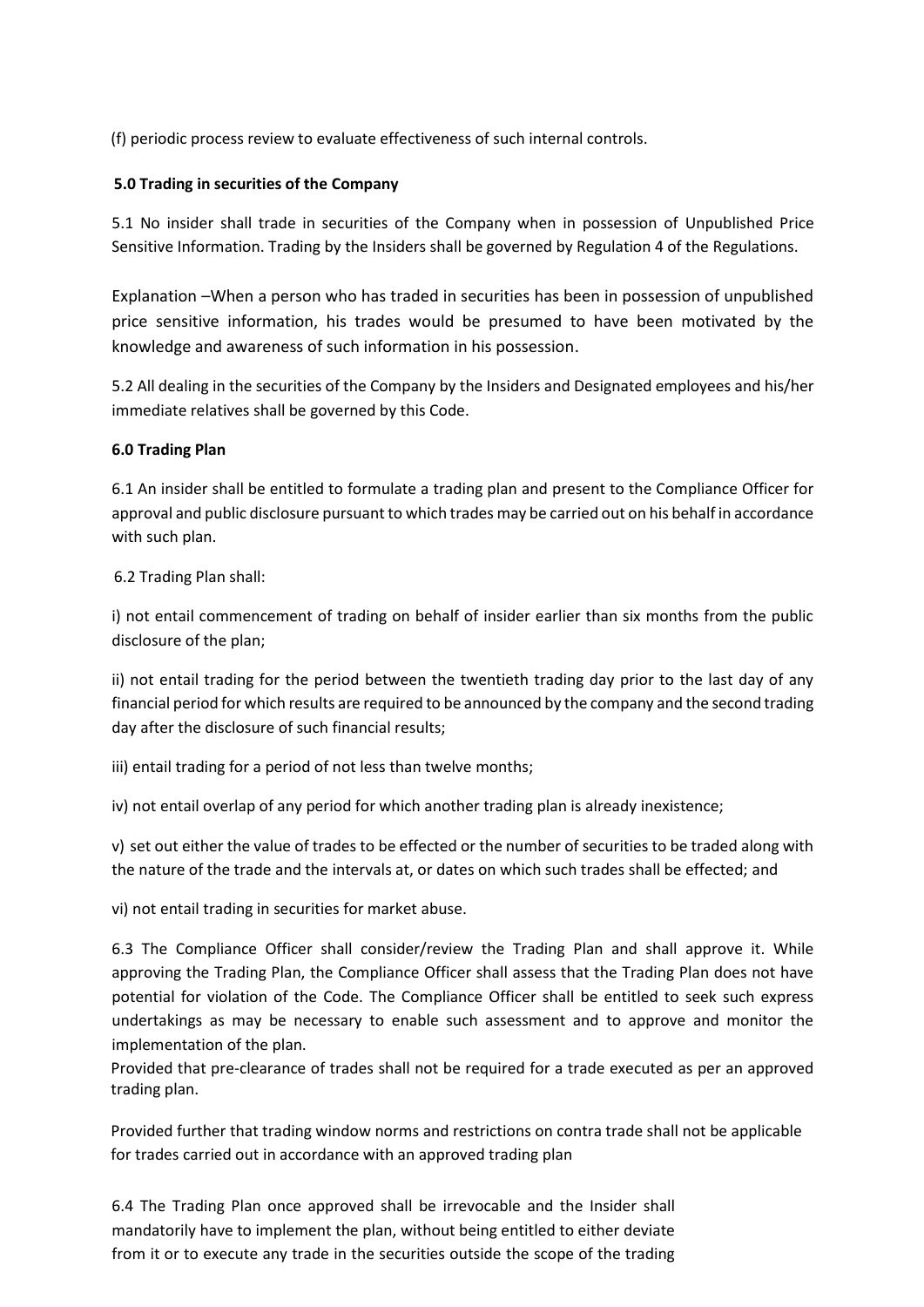#### plan.

However, the implementation of the trading plan shall not be commenced if at the time of formulation of the plan, the Insider is in possession of any unpublished price sensitive information and the said information has not become generally available at the time of the commencement of the implementation of the plan. The commencement of the implementation of the plan shall be deferred until such unpublished price sensitive information becomes generally available information. Further, the Insider shall also not be allowed to deal in securities of the company, if the date of trading in the securities of the company, as per approved Trading Plan, coincides with the date of the closure of the Trading Window announced by the Compliance Officer.

6.5 Upon approval of the trading plan, the compliance officer shall notify the plan to the stock exchanges on which the securities are listed.

## **7.0 Trading Window**

7.1 Trading Window shall remain closed during the period the information referred to in clause 7.2 are not generally available.

 7.2 As regards financial results including quarterly results , Trading restriction period can be made applicable from the end of every quarter till 48 hours after the declaration of financial results.

In other cases, Trading Window will be closed as under :

a) Ten days prior to Board meeting for declaration of interim dividend and thirty days prior to Board Meeting for declaration of final dividend.

b) One week prior to the Board meeting for change in capital structure like issue of securities by way of public/right/bonus, buy-back etc.

c) One week prior to the Board Meeting held to approve any mergers, demergers, acquisitions, delistings, disposals and expansion of business and such other transactions.

 d) For such period and for such other event as may be deemed fit by the Compliance Officer.

The time for closure of the Trading Window may be increased or decreased, subject to the PIT Regulations, by the Compliance Officer with the approval of the Chairman & the Managing Director.

7.3 The gap between clearance of accounts by audit committee and board meeting shall be as narrow as possible and preferably on the same day to avoid leakage of material information.

7.4 The trading window shall be opened 48 hours after information referred to in clause 7.2 becomes generally available.

7.5 All Designated Employees and their immediate relatives shall not trade in the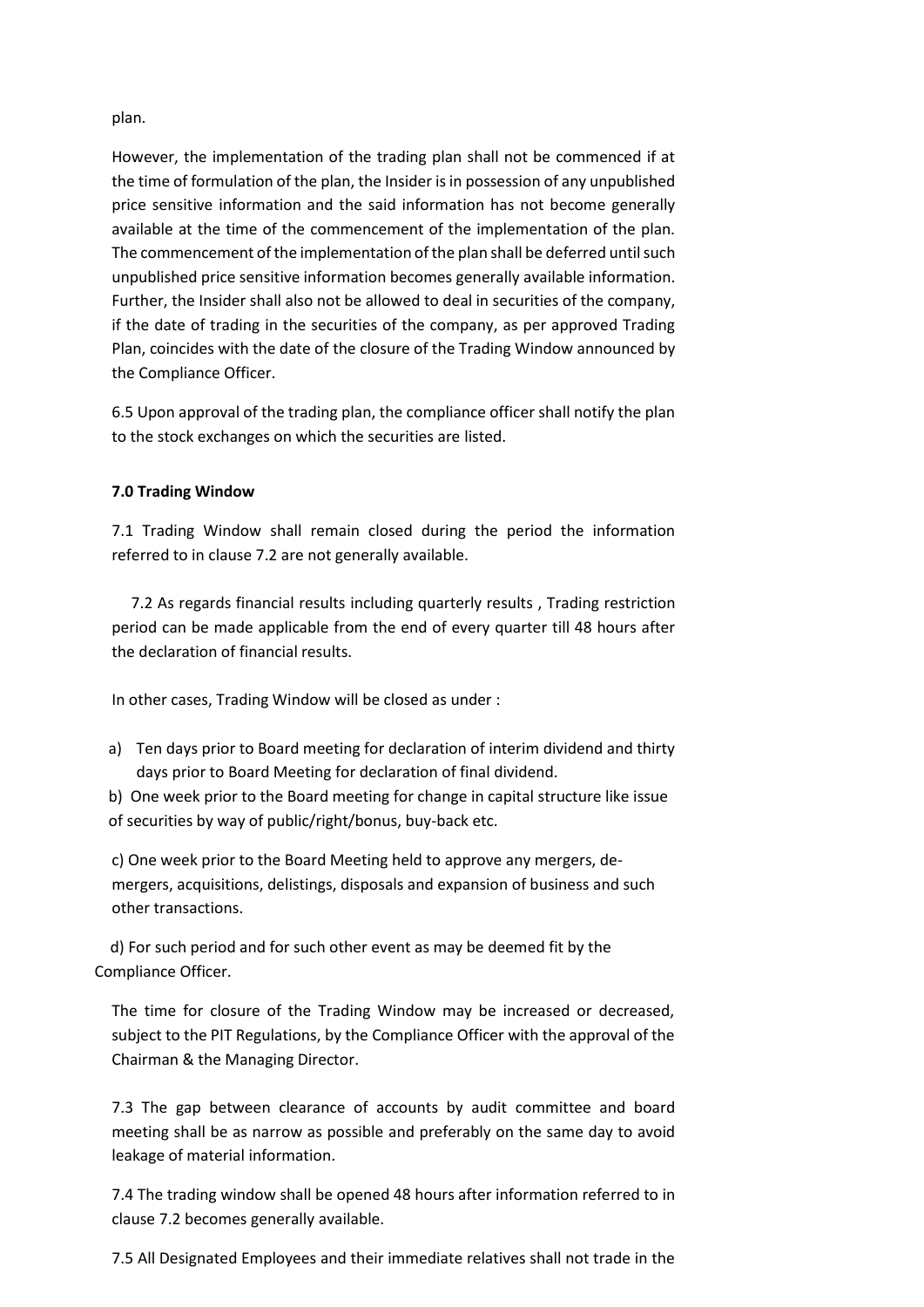securities of the Company when the trading window is closed.

7.7 The notice of closure of Trading window shall be intimated to the Stock Exchange and uploaded on the website of the Company.

7.8 The restriction relating to Trading Window shall also be applicable to any person having contractual or fiduciary relation with the company, such as auditors, law firms, consultants, analysts etc assisting or advising the Company.

7.9 The Designated persons shall conduct all their dealings in the securities of the Company only when the trading window is opened and subject to the preclearance obtained if the trading exceeds the threshold which is 5,000 shares or a value of Rs.10 lakh whichever is less.

7.10 Designated persons may execute trades subject to compliance with these regulations. Towards this end, a notional trading window shall be used as an instrument of monitoring trading by the designated persons. The trading window shall be closed when the compliance officer determines that a designated person or class of designated persons can reasonably be expected to have possession of unpublished price sensitive information. Such closure shall be imposed in relation to such securities to which such unpublished price sensitive information relates. Designated persons and their immediate relatives shall not trade in securities when the trading window is closed.

7.11 The timing for re-opening of the trading window shall be determined by the compliance officer taking into account various factors including the unpublished price sensitive information in question becoming generally available and being capable of assimilation by the market, which in any event shall not be earlier than forty-eight hours after the information becomes generally available.

7.10 The notice of closure of Trading window shall be intimated to the Stock Exchange and uploaded on the website of the Company.

7.11 The Designated persons shall conduct all their dealings in the securities of the Company only when the trading window is opened and subject to the pre-clearance obtained if the trading exceeds the threshold which is 5,000 shares or a value of Rs.10 lakh whichever is less.

## **8.0 Pre-clearance of Trades**

 8.1 The pre-clearance of trades shall not be required for a trade executed as per an approved trading plan**.** 

8.2 The trading window norms and restrictions on contra trade shall not be applicable for trades carried out in accordance with an approved trading plan.

8.3The Designated person including his dependents who intends to deal in the securities of the company during the period when the trading window is opened and if the value of the proposed trade is above 10,000 shares or up to Rs.10 Lakh in a calendar quarter, whichever is less, should pre- clear the transaction. The preclearance procedure shall be as under: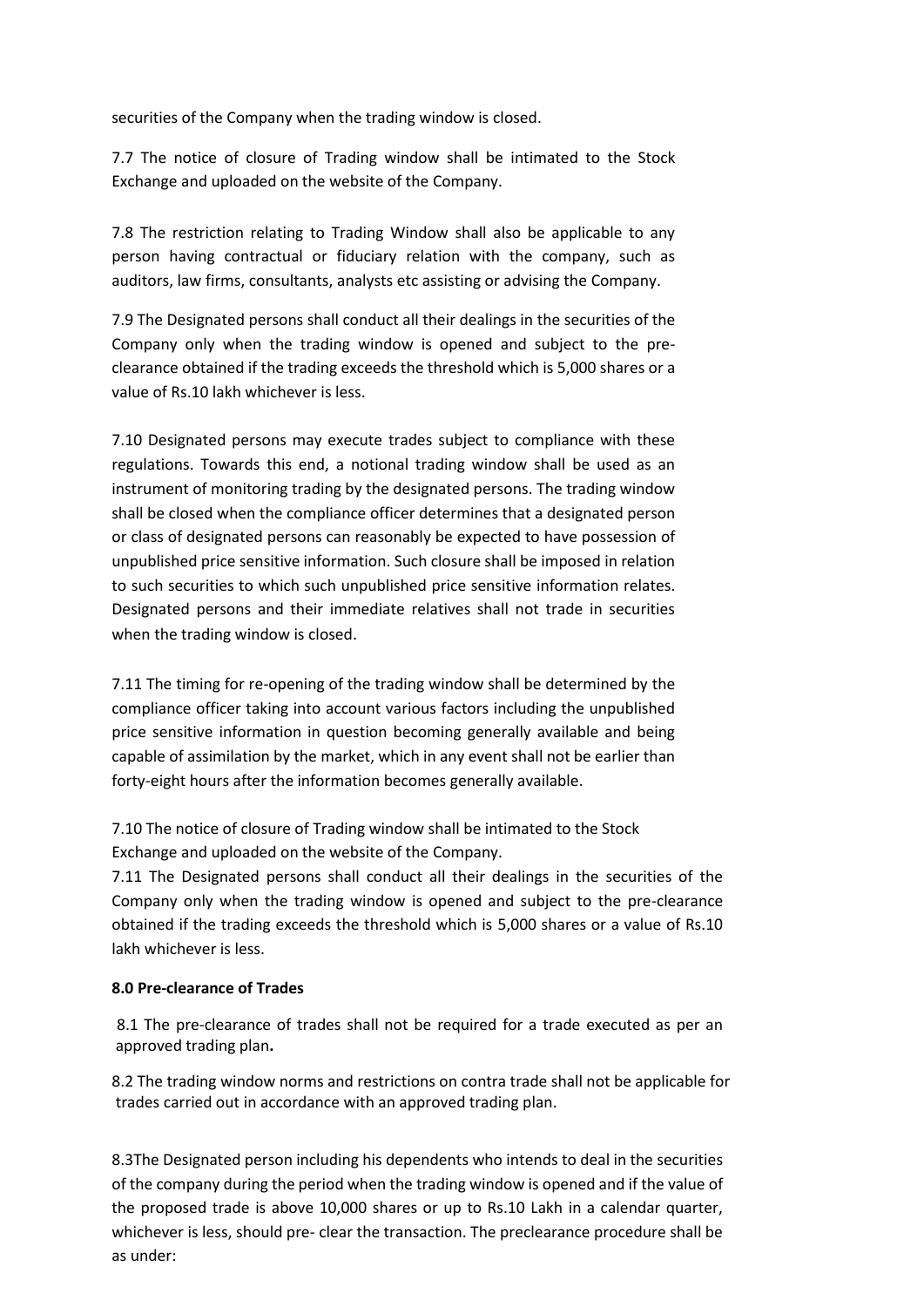i) An application may be made in the prescribed Form **(Appendix-I)** to the Compliance Officer indicating the estimated number of securities that the Designated person intends to deal in, the details as to the depository with which he has a security account, the details as to the securities in such depository mode and such other details as may be required by the Company in this behalf.

ii) An undertaking shall be executed in favour of the Company by such Designated person. The undertaking, inter alia, incorporates:-

a) That the designated person does not have any access or has not received "Unpublished Price Sensitive Information" up to the time of signing of the undertaking.

b) That in case the designated person has access to or receives "Unpublished Price Sensitive Information" after the signing of the undertaking but before the execution of the transaction, he/she shall inform the Compliance Officer of the change in his position and that he/she would completely refrain from dealing in the securities of the Company till the time such information becomes generally available.

c) That he/she has not contravened the code of conduct for prevention of Insider Trading as notified by the Company from time to time.

d) That he/she has made a full and true disclosure in this regard.

iii) Upon receipt of Pre-clearance application, the Compliance Officer shall process the application and shall give the pre-clearance.

iv) The designated person, in pursuance of the approval granted of the preclearance application, shall execute their order in respect of securities of the Company within seven trading days after the approval of pre-clearance is given. If the order is not executed within seven trading days after the approval, the designated person shall obtain fresh preclearance. If the order is executed, the designated person shall file within 2 days of the execution of the deal ,the details of such deal with the Compliance Officer in the prescribed form. **(Appendix-II)** In case the order is not executed, a intimation to that effect shall be filed.

v) All designated persons who buy or sell any number of shares of the company shall not execute a contra trade i.e. sell or buy any number of shares during the next six months following the prior transaction.

vi) The Compliance Officer may grant relaxation from strict application of such restriction for reasons for to be recorded in writing provided that such relaxation does not violate the Regulations.

vii) In case of any contra trade be executed, inadvertently or otherwise, in violation of such a restriction, the profits from such trade shall be liable to be disgorged for remittance to the Securities and Exchange Board of India (SEBI) for credit to the Investor Protection and Education Fund administered by SEBI.

Provided that this shall not be applicable for trades pursuant to exercise of stock options

viii) In case of subscription in the primary market (initial public offers), the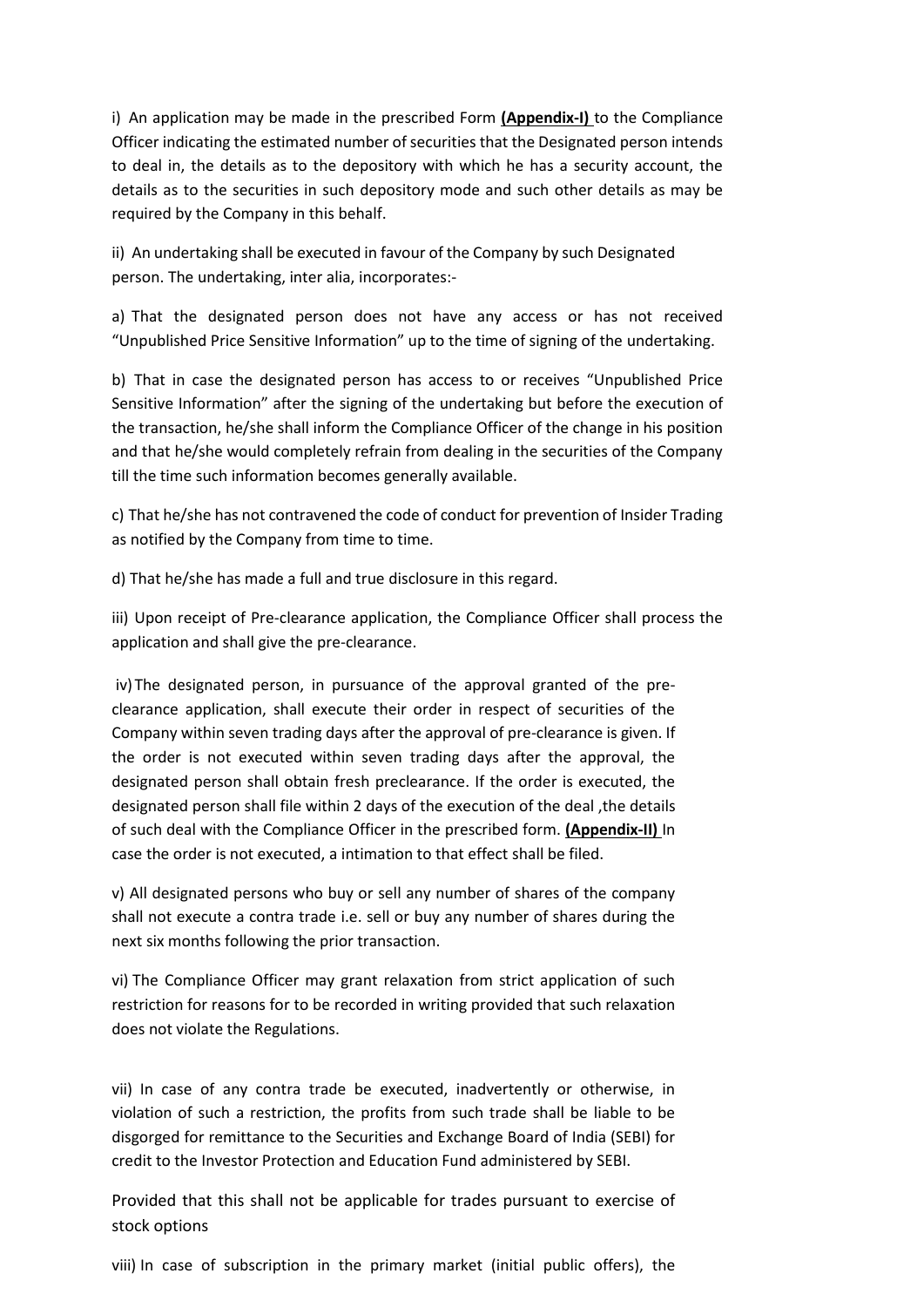designated persons would hold their investments for a minimum period of 30 days. The holding period would commence when the securities are actually allotted.

ix) In case the sale of securities is necessitated by personal emergency, the holding period may be waived by the Compliance Officer after recording in writing the reasons in this regard provided that such relaxation does not violate the Regulations.

x) The designated person shall also not take positions in derivative transactions in the shares of the company at any time.

## **9.0 Disclosures/Reporting Requirements for transaction insecurities**

9.1 The disclosures to be made by any person under this Code shall include those relating to trading by such person's immediate relatives, and by any other person for whom such person takes trading decisions.

9.2 The disclosure of trading in securities shall also include trading in derivatives of securities and the traded value of the derivates shall be taken into account for the purpose of disclosure.

9.3 The Disclosures required to be given under this Code shall be in the format prescribed and have been appended to these Code.

9.4Initial Disclosure :a) Every promoter/Key Managerial Personnel/Director/Designated Employees of the Company, within thirty days of applicability of these Regulations, shall disclose his holding of securities of the company as on the date of these regulations to the Company in the prescribed format.

b) Every person on appointment as a Key Managerial Personnel or a director or on becoming a promoter or becoming a Designated Employee shall disclose his holding of securities as on the date of appointment or becoming a promoter or becoming a Designated Employee, to the company within seven days of such appointment or becoming a promoter or becoming a Designated Employee.

9.5 Continual Disclosure : a) Every promoter, Designated Person and director of every company shall disclose in the prescribed format to the company the number of such securities acquired or disposed off within two trading days of such transaction if the value of the securities traded, whether in one transaction or a series of transactions over any calendar quarter, aggregates to a traded value in excess of ten lakh rupees.

b) The Company shall notify the particulars of such trading to the Stock Exchange within two trading day of receipt of the disclosure or from becoming aware of such information.

9.6 Disclosure by other connected persons: The Company may, at its discretion require any other connected person or class of connected persons to make disclosures of holding and trading in securities of the company in such form and at such frequency as may be determined by the company in order to monitor compliance with these Regulations.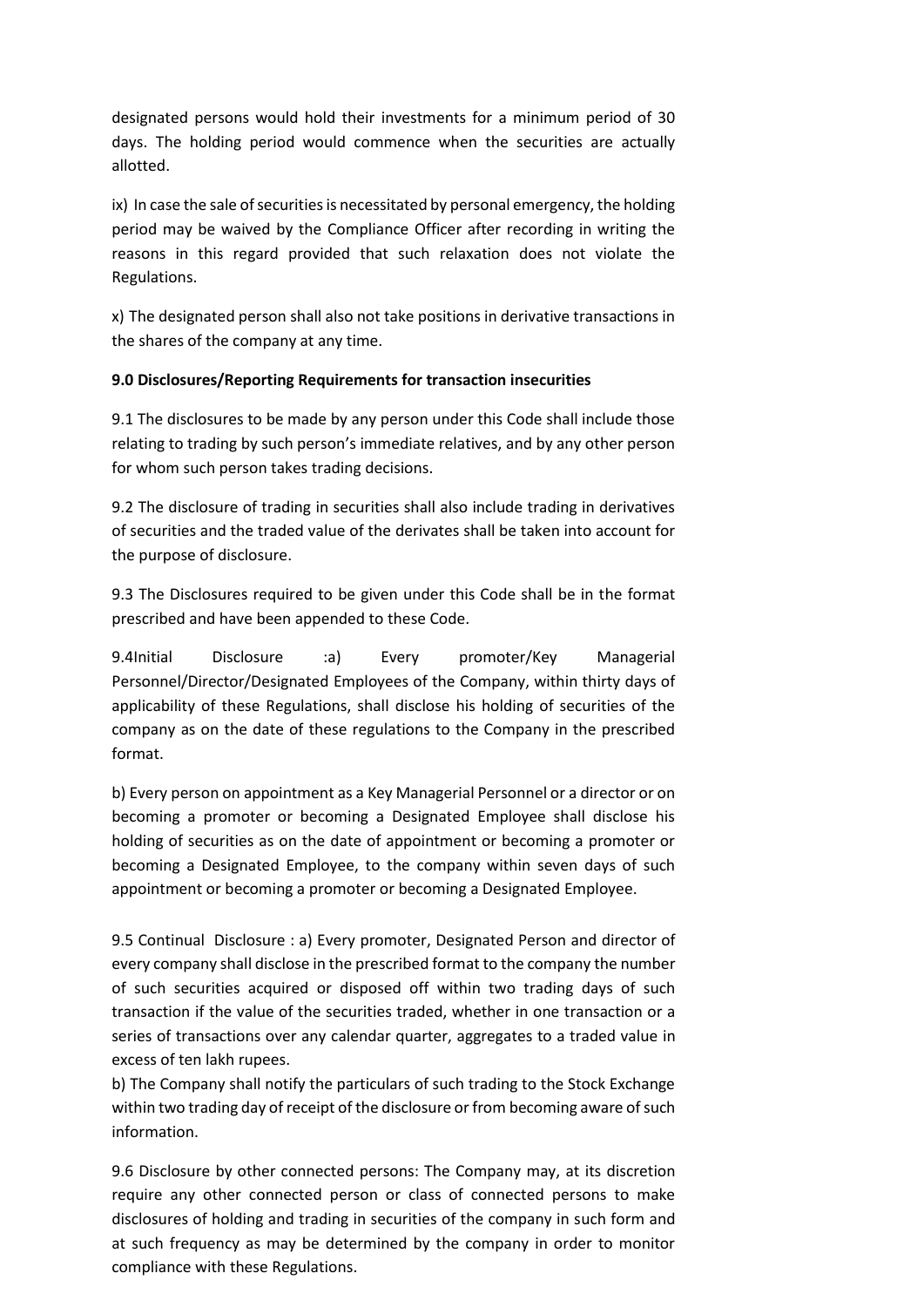9.7 The disclosures made under these Regulations shall be maintained for a period of five years.

## **10.0 PRINCIPLES OF FAIR DISCLOSURE ON UNPUBLISHED PRICE SENSITIVE INFORMATION**

## 10.1 ITDC shall

a) make prompt public disclosure of unpublished price sensitive information that would impact price discovery no sooner than credible and concrete information comes into being in order to make such information generally available

b) ensure uniform and universal dissemination of unpublished price sensitive information to avoid selective disclosure.

c) Director (F)/Director (C&M) will be Compliance Officer of the Company under this code to deal with the dissemination of information and disclosure of Unpublished Price Sensitive Information.

d) ensure prompt dissemination of unpublished price sensitive information that gets disclosed selectively, inadvertently or otherwise to make such information generally available.

e) endeavour appropriate and fair response to queries on news reports and requests for verification of market rumours by regulatory authorities.

f) ensure that information shared with analysts and research personnel are not unpublished price sensitive information.

g) make transcripts or records of proceedings of meeting with analysts and other investor relation conferences on the official website to ensure official confirmation and documentation of disclosures made.

- h) ensure that all unpublished price sensitive information are handled on a need-to-know basis.
- i) For the purpose of ITDC's Code of Conduct, the term legitimate purpose shall include
	- a) sharing of information in the ordinary course of business, for performance of duties or discharge of legal obligation with the Auditors , Accounting firms, Transaction Advisors, Merchant Bankers, RTAs, other Advisors or Consultants, Ministries, Government departments subject to the safeguards envisaged in these regulations and provided that such sharing has not been carried out to evade or circumvent the prohibitions of these regulations.
	- (b) Any other purpose approved by Compliance officer

#### **11.0 Penalty for Contravention of Code of Conduct**

11.1 Any director/officer/designated employees who trades in securities of the Company in contravention of this code or communicates any information for trading in securities of the company

in contravention of this Code may be penalized and appropriate action may be taken by the Competent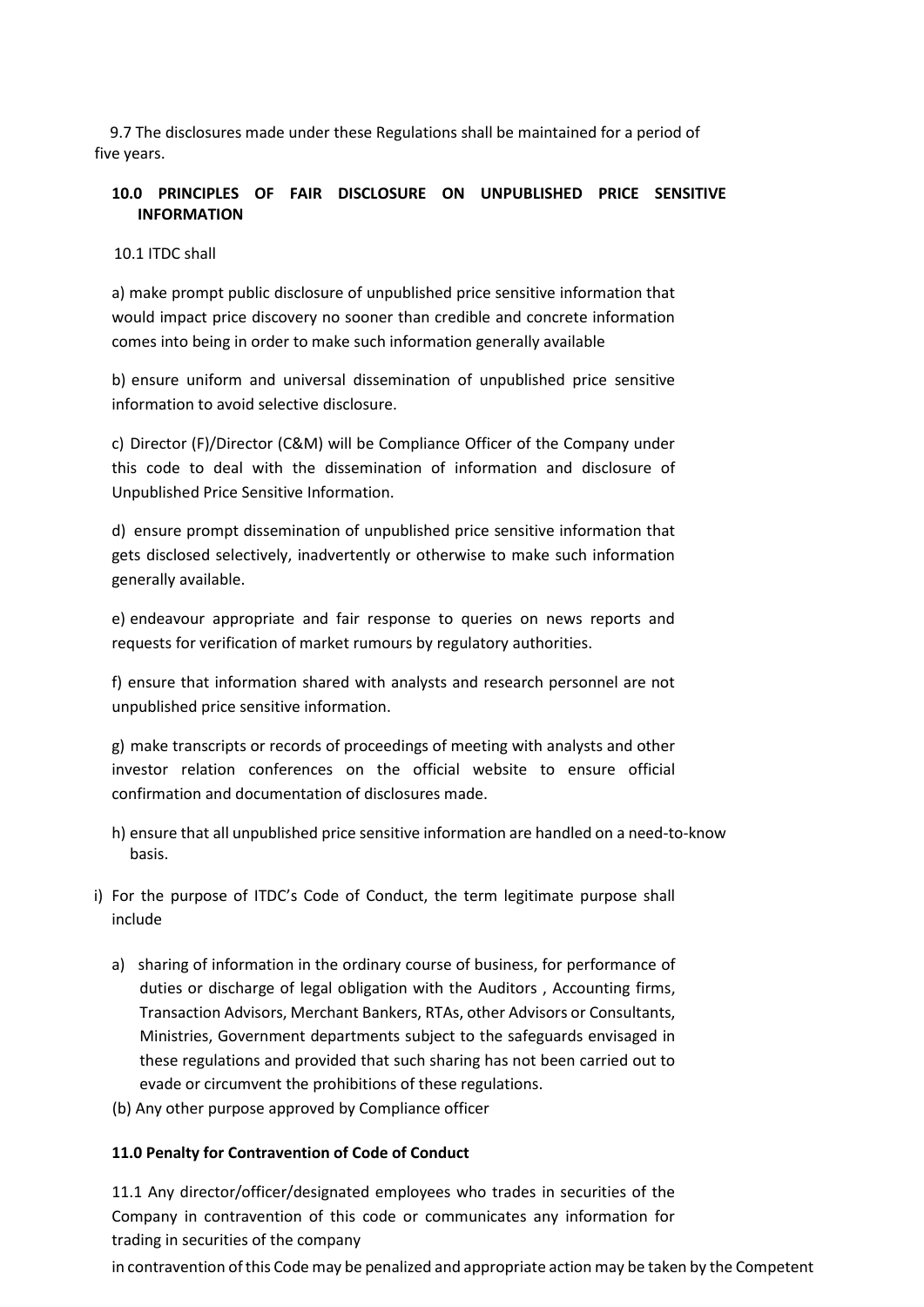Authority as defined under Conduct, Discipline and Appeal Rules of ITDC. Upon providing of charge, the disciplinary actions shall include wage freeze, suspension (recovery, clawback) etc.

11.2 In case it is observed by the Company and/or Compliance officer that there has been violation of the Regulations, SEBI shall be informed by the company.

11.3 The Action by the Company shall not preclude SEBI from taking any action in case of violation of the Regulations.

11.4The listed company shall have a whistle-blower policy and make employees aware of such policy to enable employees to report instances of leak of unpublished price sensitive information.

11.5 In case of leak of UPSI, an inquiry will be conducted by the Compliance Officer.

## **12.0 The Code and any amendments thereto shall be displayed on the website of the company.**

## **13.0 Dissemination of the Code**

13.1The Company shall implement processes for how and when people are brought 'inside' on sensitive transactions. The heads of the concerned departments shall ensure that individuals are made aware of the duties and responsibilities attached to the receipt of Inside Information, and the liability that attaches to misuse or unwarranted use of such information.

## **14.0 Miscellaneous**

14.1 The Audit Committee shall review compliance with the provisions of these regulations at least once in a financial year and shall verify that the systems for internal control are adequate and are operating effectively.

## **15.0 Changes in the Code**

15.1 Any change in the Code due to change in SEBI Regulation/Rules may be made with the approval of the Compliance Officer.

15.2 Other changes not related to change in SEBI Regulation/Rules will be done with the approval of the Board.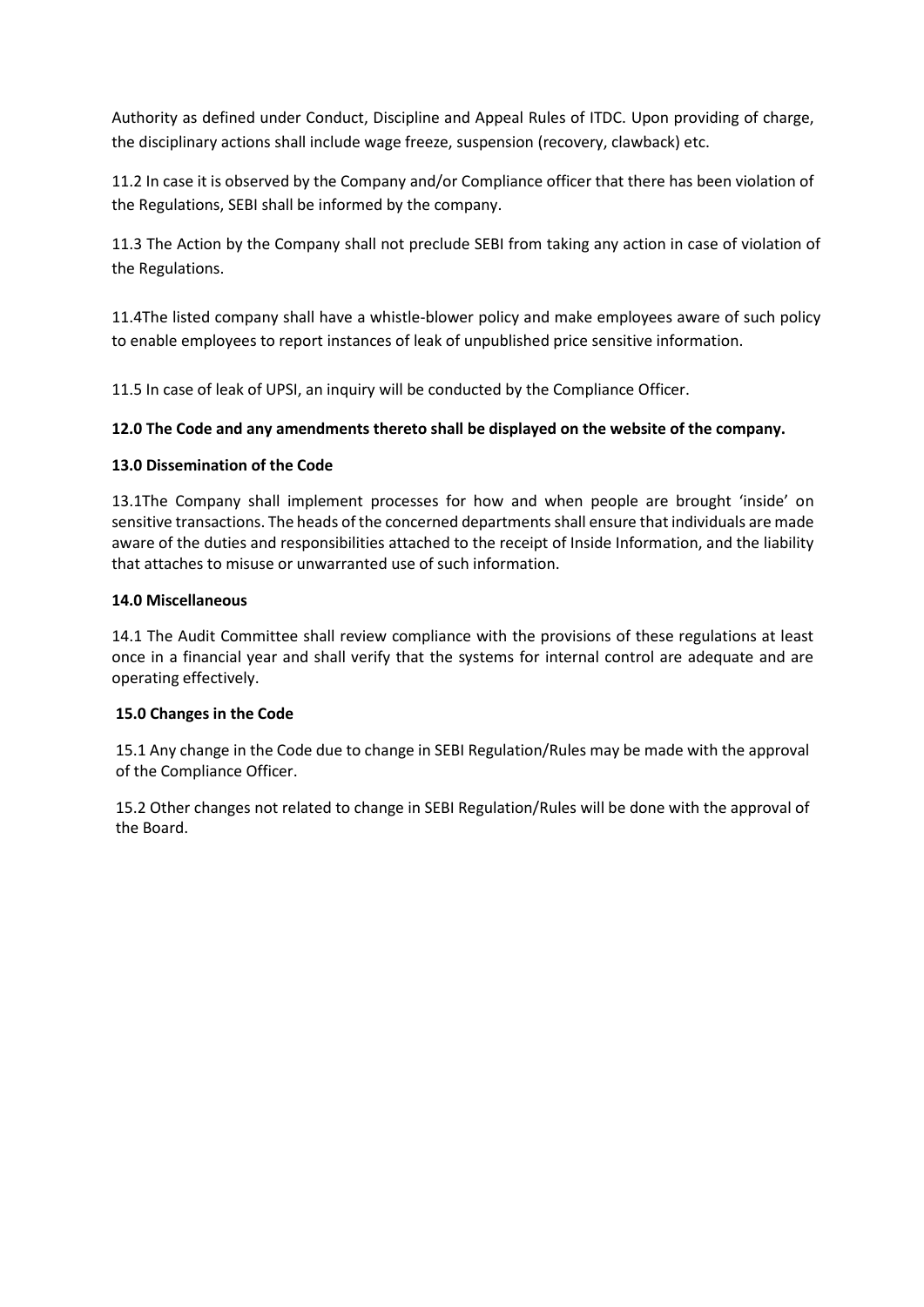# **INDIA TOURISM DEVELOPMENT CORPORATION LIMITED**

## **APPLICATION FOR PRE-CLERANCE OF TRADING IN SECURITIES**

To

The Compliance Officer INDIA TOURISM DEVELOPMENT CORPORATION LIMITED Scope Complex, Core 8, 7 Lodhi Road, New Delhi- 110003

Dear Sir,

I, Shri / Smt .............................................................a Designated Person as per the Code of Conduct for Prevention of Insider Trading issued by India Tourism Development Corporation Limited, intend to carry out transactions in the shares of India Tourism Development Corporation Limited as per the details given below:-

Name & designation of the Designated person:

Department of designated person:

Date of joining/becoming Designated person:

| S.No. | <b>Particulars</b>                                                                                        | Information/Data |
|-------|-----------------------------------------------------------------------------------------------------------|------------------|
| 1.    | No. Of shares held (including by<br>dependant members) as on the<br>date of application                   |                  |
| 2.    | Folio no. /DPID & client ID                                                                               |                  |
| 3.    | <b>Nature of transaction for which</b><br>approval is sought                                              |                  |
| 4.    | <b>Estimated number of securities to</b><br>be dealt                                                      |                  |
| 5.    | <b>Estimated consideration value</b>                                                                      |                  |
| 6.    | Whether proposed transactions is<br>in the name of self or in the name<br>of dependant family member      |                  |
| 7.    | Name of dependant/relationship,<br>the transaction is in<br>if<br><b>the</b><br>$name(s)$ of dependent(s) |                  |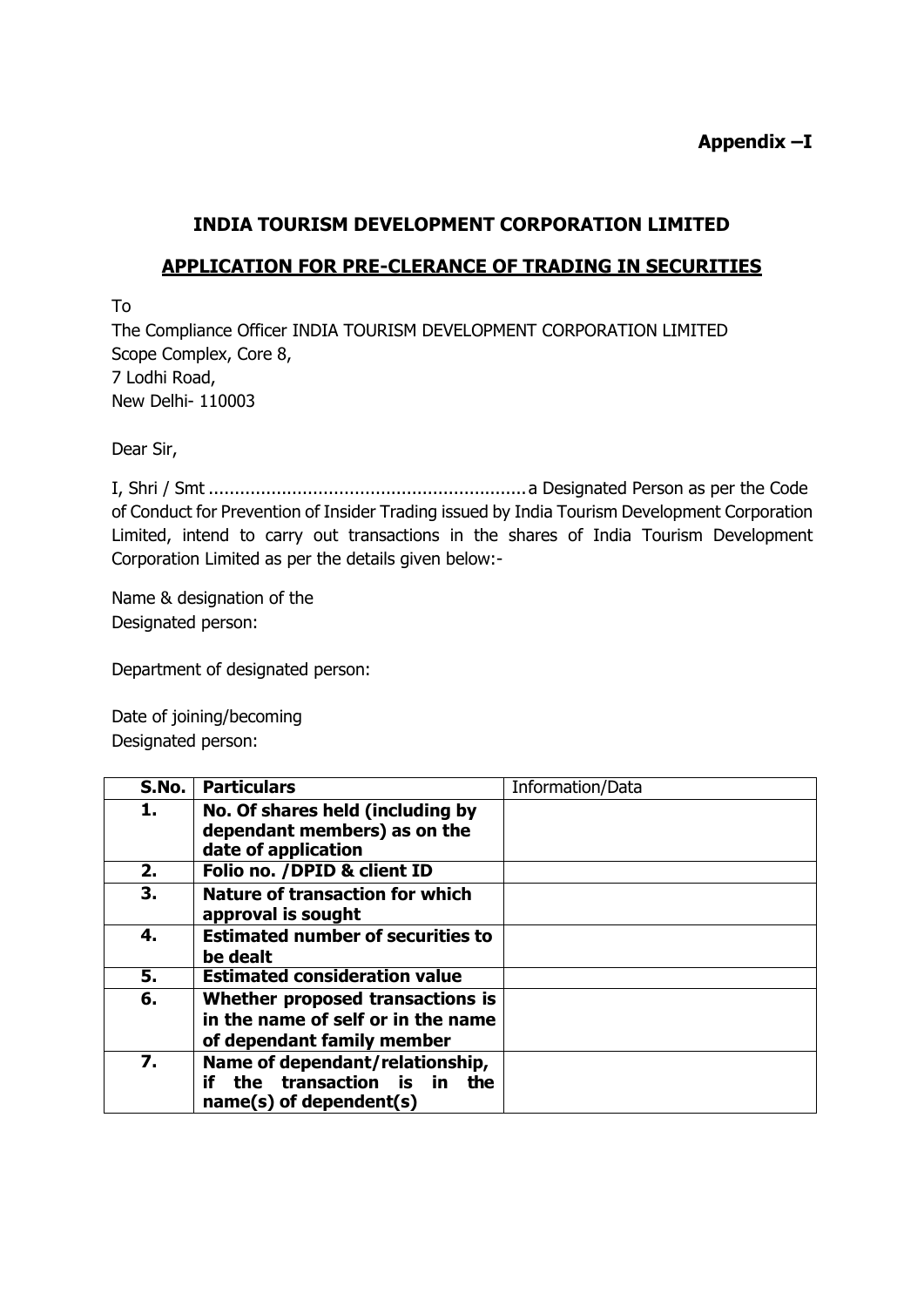Note : The Designated Officer shall also include particulars with regard to trading which he proposed to take up in derivatives in the aforesaid application.

## **UNDERTAKING**

In this connection I solemnly confirm and declare:

- a) **THAT** I do not have access and/ or have not received any "Price Sensitive Information up to the time of signing the undertaking;
- b) **THAT** in case I have access to or to receive "Price Sensitive Information" after the signing of the undertaking but before the execution of the transactions, I shall inform the Compliance Officer of any change in my position and that I shall completely refrain from dealing in the securities of the corporation till the time such information becomes public
- c) **THAT** I have not contravened the Code of Conduct for prohibition of insider trading as notified by the Corporation from time to time.
- **d) THAT I hereby confirm that I abide by the provisions of Clause.8.1 (v) and Clause 8.1 (viii) of the code with regard to norms for holding/buying/selling securities**

I hereby solemnly declare that I have made full and true disclosure in this regard to best of my knowledge and belief.

Pre –clearance may kindly be accorded in terms of clause-8 of the code of conduct for prohibition of insider trading in dealing with the securities of India Tourism Development Corporation Limited.

Signature: Date: Name: Place: Designation:

## **OFFICE USE**

Serial number of the application received:

Date &time of receipt of the application:

Date & time of communication of the pre-clearance or otherwise:

Reasons for not giving Pre-clearance**:**

Signature of the compliance officer/ Authorised officer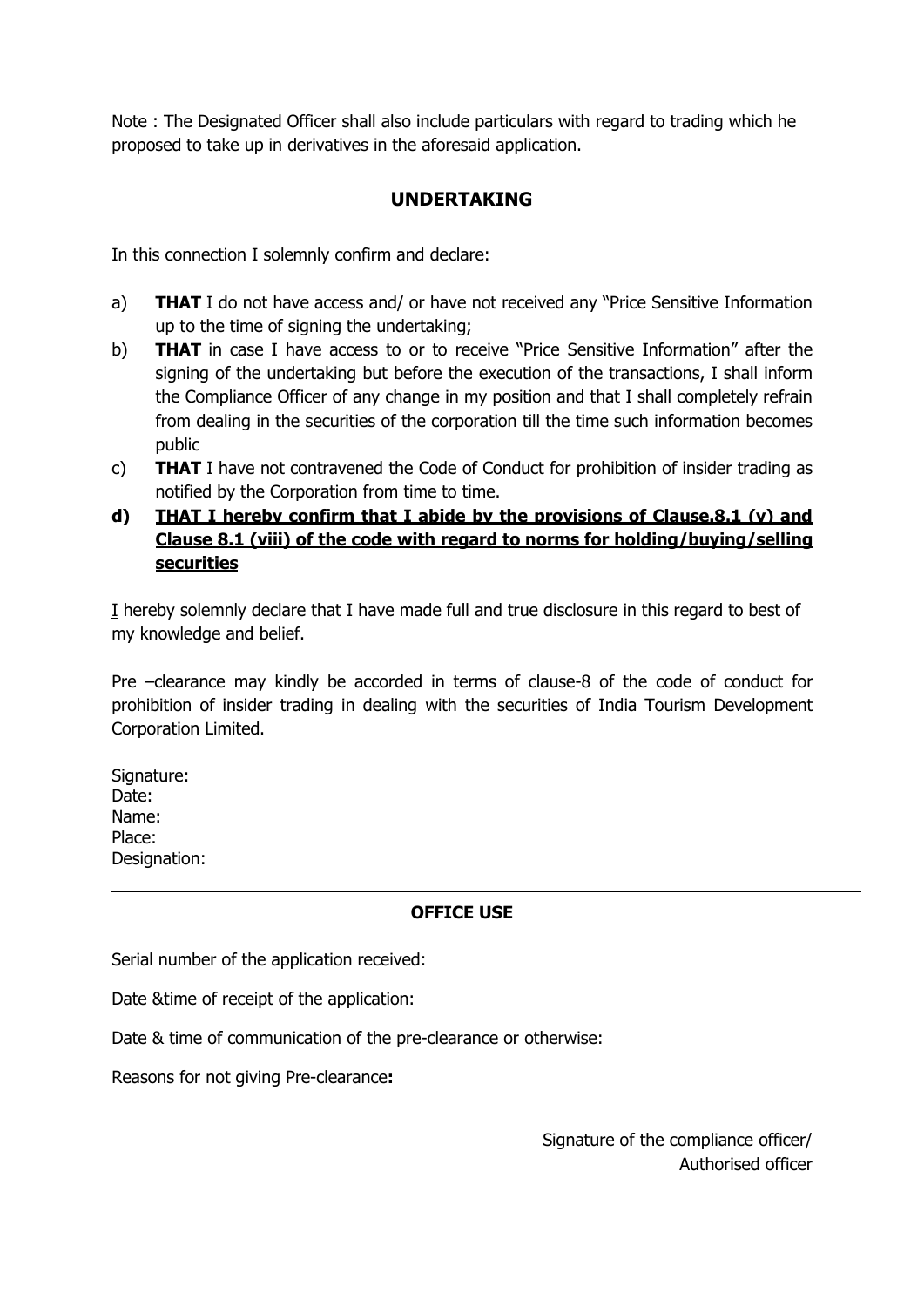## **Appexdix-II**

## **INDIA TOURISM DEVELOPMENT CORPORATION LTD.**

## **FORMAT FOR DISCLOSURE OF TRANSACTIONS**

(To be submitted within 2 days of transaction/dealing in securities of the Company)

To

The Compliance Officer, INDIA TOURISM DEVELOPMENT CORPORATION LIMITED, Scope Complex, Core '8' 7 Lodhi Road, New Delhi – 110003

I hereby inform that I

- have not bought/sold/securities of the Company
- have bought/sold to securities as mentioned below on (date)

| Name of Holder | No. of<br>Securities<br>Dealt with | Bought/sold | DP ID/Client ID/<br>Folio No. | Price (Rs.) |
|----------------|------------------------------------|-------------|-------------------------------|-------------|
|                |                                    |             |                               |             |
|                |                                    |             |                               |             |

In connection with the aforesaid transaction(s), I hereby undertake to preserve, for a period of 3 years and produce to the Compliance officer/SEBI any of the following documents:

- 1. Broker's contract note
- 2. Proof of payment to/from brokers.
- 3. Extract of bank passbook/statement (to be submitted in case of demat transactions)
- 4. Copy of Delivery instruction slip (applicable in case of sale transaction)

I agree to hold the above securities for a minimum period of six months. In case there is any urgent need to sell these securities within the said period, I shall approach the Compliance Officer for necessary approval (applicable in case of purchase/sale).

I declare that the above information is correct and that no provisions of the Company's Code and/or applicable laws/regulations have been contravened for effecting the above transactions(s).

Date Signature

Name: Designation: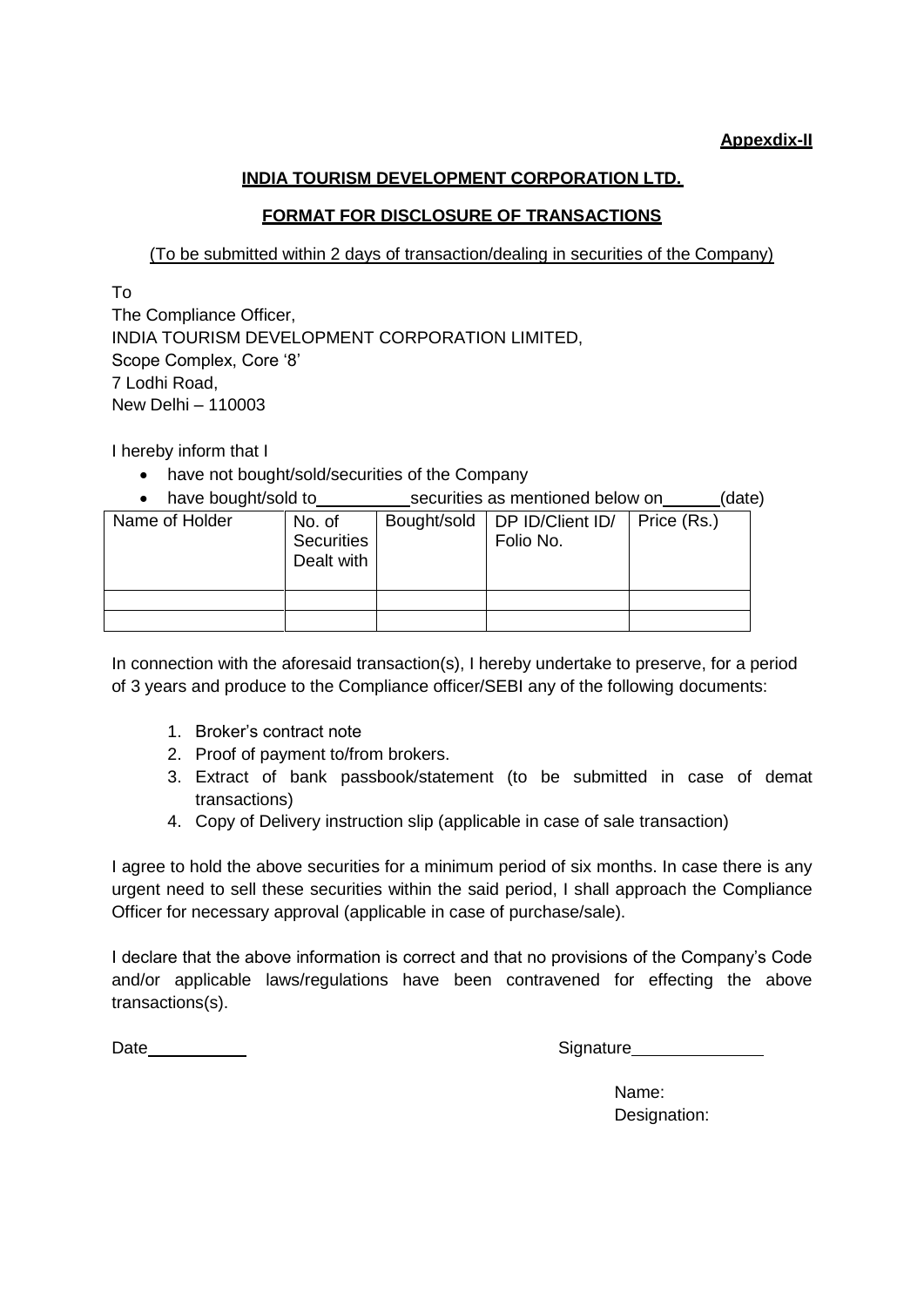## **XáiA†áiXá XiáFáXájáFá ŞáiA iTáiFaXáx**á **Securities and Exchange Board of India**

**CIRCULAR**

CIR/ISD/01/2015 May 11,2015

To,

## **All Recognised Stock Exchanges**

Dear Sir/Madam,

## **Sub: Disclosures under SEBI (Prohibition of Insider Trading) Regulations, 2015**

- 1. With reference to the requirements of regulation 6 of SEBI (Prohibition of Insider trading) Regulations 2015 ("the Regulations"),:
	- i. Formats for disclosures are as **Annexed**.
	- ii. Such disclosures may be maintained by the company in physical/electronic mode.
- 2. With reference to the requirements of the regulation 8 (Code of Fair Disclosure) and regulation 9 (Code of Conduct) of the Regulations, the companies shall also ensure that:
	- i. Formulated and published (on its official website), code of practices and procedures for fair disclosure of Unpublished Price Sensitive Information (UPSI), is confirmed to the stock exchanges, immediately.
	- ii. Formulated code of conduct is confirmed to the stock exchanges, immediately.
	- iii. a company deals with only such market intermediary / every other person, who is required to handle UPSI, who have formulated a code of conduct as per the requirements of the Regulations.
- 3. The Stock Exchanges are advised to:
	- a. Put in place the adequate systems and issue the necessary guidelines for implementing the above decision.
	- b. Make necessary amendments to the relevant bye-laws, rules and regulations as applicable for the implementation of the above decision immediately.
	- c. Bring the provisions of this circular to the notice of the listed companies/issuers and also to disseminate the same on the website immediately.

Page 1 of 2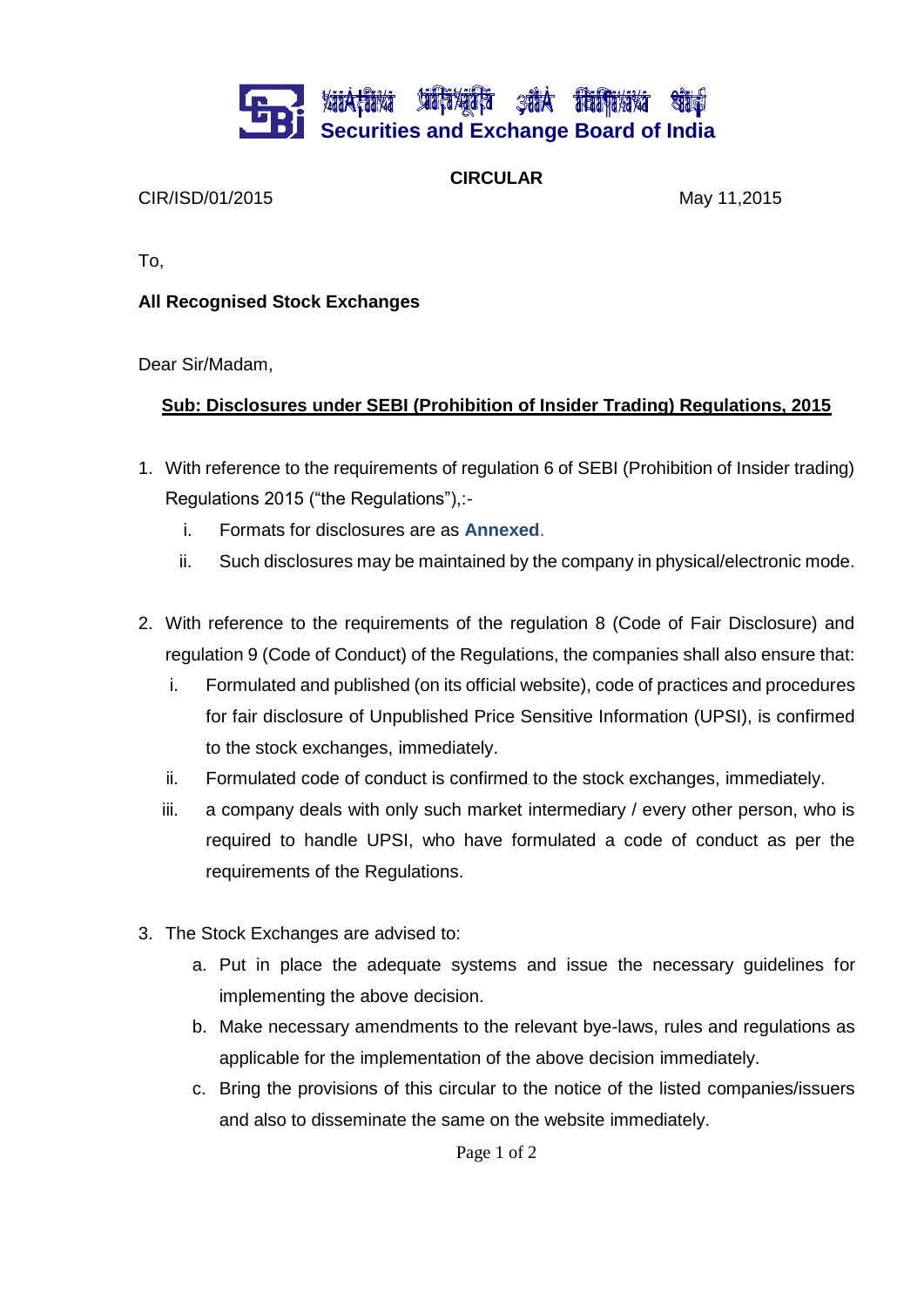

4. This circular is being issued in exercise of the powers conferred under Section 11 (1) of the Securities and Exchange Board of India Act 1992 and under regulations 4(3) and 11 of the Regulations and, to protect the interests of investors in securities and to promote the development of, and to regulate the securities market.

Yours faithfully,

**Manoj Kumar General Manager Integrated Surveillance Department 022-26449260 [manojk@sebi.gov.in](mailto:manojk@sebi.gov.in)**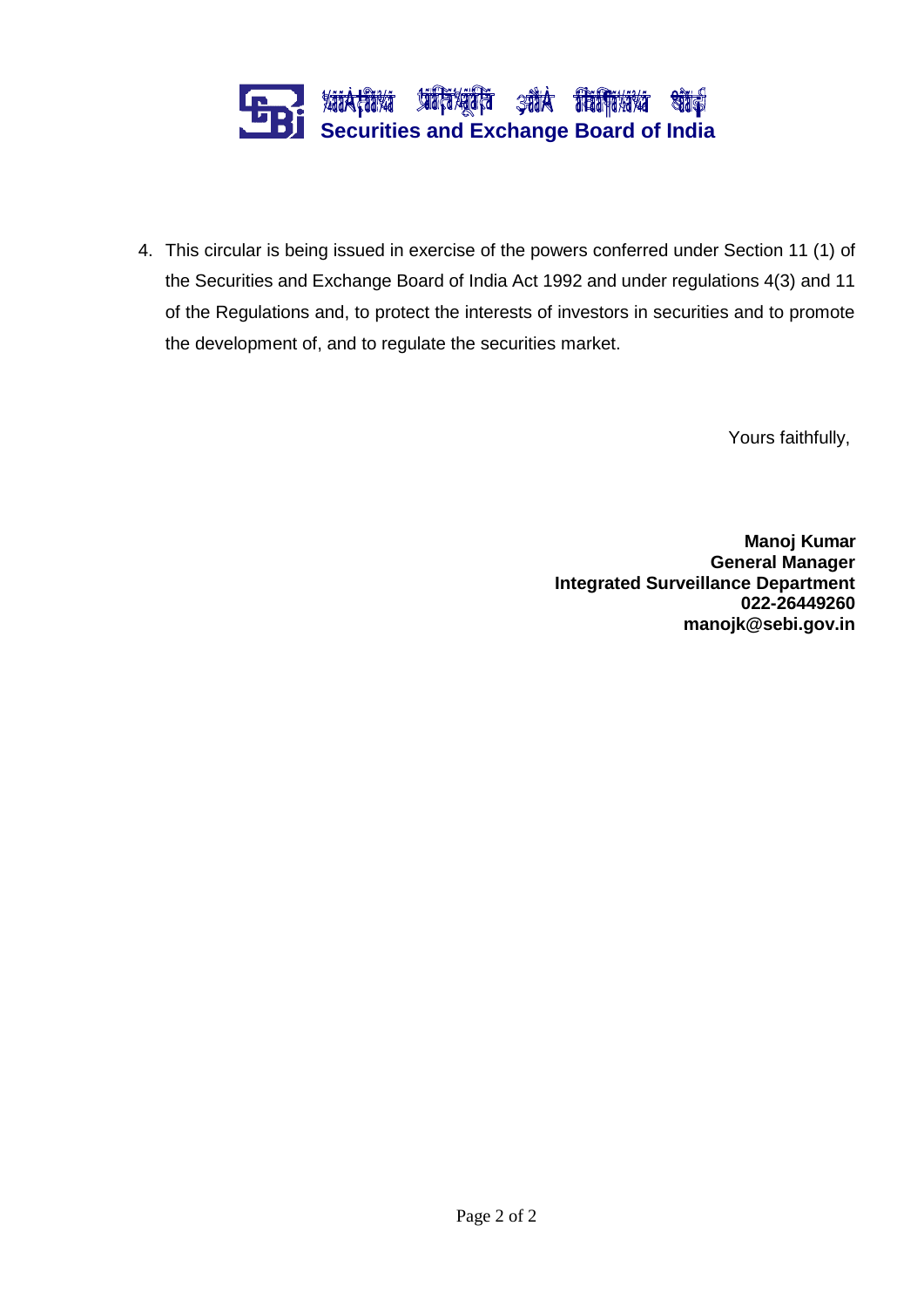#### **FORM A**

#### **Securities and Exchange Board of India (Prohibition of Insider Trading) Regulations, 2015**

## **[Regulation 7 (1) (a) read with Regulation 6 (2)]**

Name of the company:

ISIN of the company:

## **Details of Securities held by Promoter, Key Managerial Personnel (KMP), Director and other such persons as mentioned in Regulation 6(2)**

| Name, PAN<br>No., CIN/DIN<br>$\&$ address with (Promoters/<br>contact nos. | Category of<br>Person<br>KMP/                       | Securities held as on the<br>date of regulation coming<br>into force                                  |     | $%$ of |                                                   | Open Interest of the Future<br>Shareholding contracts held as on the date of<br>regulation coming into force |                                                 | Open Interest of the Option<br>Contracts held as on the date of<br>regulation coming into force |  |
|----------------------------------------------------------------------------|-----------------------------------------------------|-------------------------------------------------------------------------------------------------------|-----|--------|---------------------------------------------------|--------------------------------------------------------------------------------------------------------------|-------------------------------------------------|-------------------------------------------------------------------------------------------------|--|
|                                                                            | Directors/imme<br>diate<br>relatives/others<br>etc) | Type of<br>security (For<br>$eg. - Shares,$<br>Warrants,<br>Convertible<br><b>Debentures</b><br>etc.) | No. |        | Number of<br>units<br>(contracts $*$<br>lot size) | Notional value in<br>Rupee terms                                                                             | Number of<br>units<br>(contracts *lot)<br>size) | Notional value<br>in Rupee terms                                                                |  |
|                                                                            |                                                     |                                                                                                       |     |        |                                                   |                                                                                                              |                                                 |                                                                                                 |  |

*Note: "Securities" shall have the meaning as defined under regulation 2(1)(i) of SEBI (Prohibition of Insider Trading) Regulations, 2015.*

Signature:

Designation:

Date:

Place: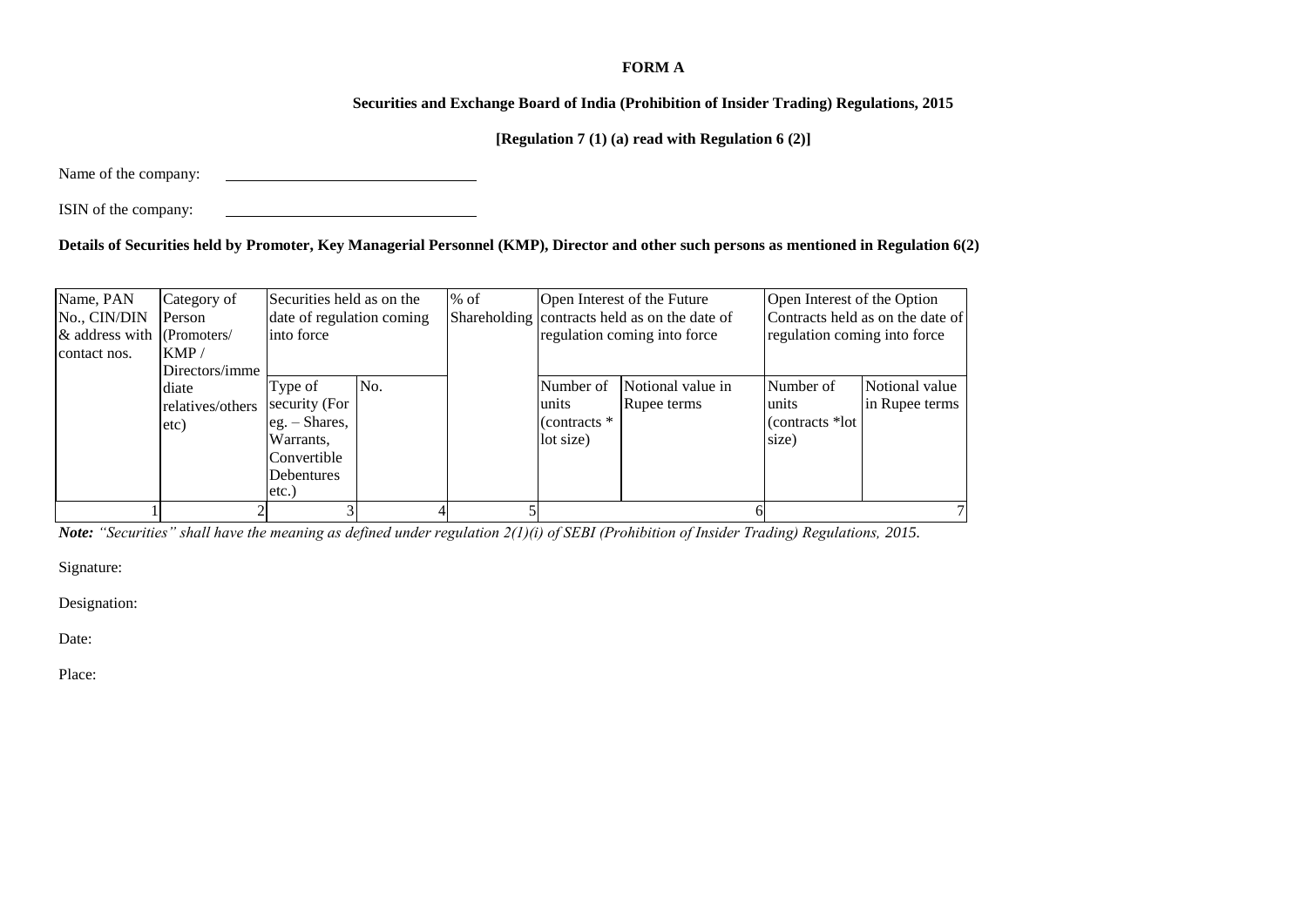#### **FORM B**

#### **Securities and Exchange Board of India (Prohibition of Insider Trading) Regulations, 2015**

**[Regulation 7 (1) (b) read with Regulation 6(2)]**

Name of the company:

ISIN of the company:

**Details of Securities held on appointment of Key Managerial Personnel (KMP) or Director or upon becoming a Promoter of a listed company and other such persons as mentioned in Regulation 6(2).**

|              | Name, PAN No., | Category of Person Date of                              |          |                      | Securities held at the time of becoming \% of |              |                    | Open Interest of the Open Interest of the     |                     |          |
|--------------|----------------|---------------------------------------------------------|----------|----------------------|-----------------------------------------------|--------------|--------------------|-----------------------------------------------|---------------------|----------|
| CIN/DIN&     |                | (Promoters/KMP / appointment of Promoter/appointment of |          |                      |                                               | Shareholding |                    | <b>Future contracts held Option Contracts</b> |                     |          |
|              | Address with   | Directors/immediate Director / KMP Director/KMP         |          |                      |                                               |              | at the time of     |                                               | held at the time of |          |
| contact nos. |                | relatives/others etc.) OR Date of                       |          |                      |                                               |              | becoming           |                                               | becoming            |          |
|              |                |                                                         | becoming |                      |                                               |              |                    | Promoter/appointmen Promoter/appointme        |                     |          |
|              |                |                                                         | Promoter |                      |                                               |              | It of Director/KMP |                                               | Int of Director/KMP |          |
|              |                |                                                         |          |                      |                                               |              |                    |                                               |                     |          |
|              |                |                                                         |          | Type of security     | No.                                           |              | Number             | Notional                                      | Number              | Notional |
|              |                |                                                         |          | (For eg. $-$ Shares, |                                               |              | of units           | value in                                      | of units            | value in |
|              |                |                                                         |          | Warrants,            |                                               |              | Contracts Rupee    |                                               | (contracts Rupee)   |          |
|              |                |                                                         |          | Convertible          |                                               |              | $*$ lotsize)       | terms                                         | * lotsize) terms    |          |
|              |                |                                                         |          | Debentures etc.)     |                                               |              |                    |                                               |                     |          |
|              |                |                                                         |          |                      |                                               |              |                    |                                               |                     |          |

*Note: "Securities" shall have the meaning as defined under regulation 2(1)(i) of SEBI (Prohibition of Insider Trading) Regulations, 2015.*

Signature:

Designation:

Date:

Place:

**\*\*\*\*\*\***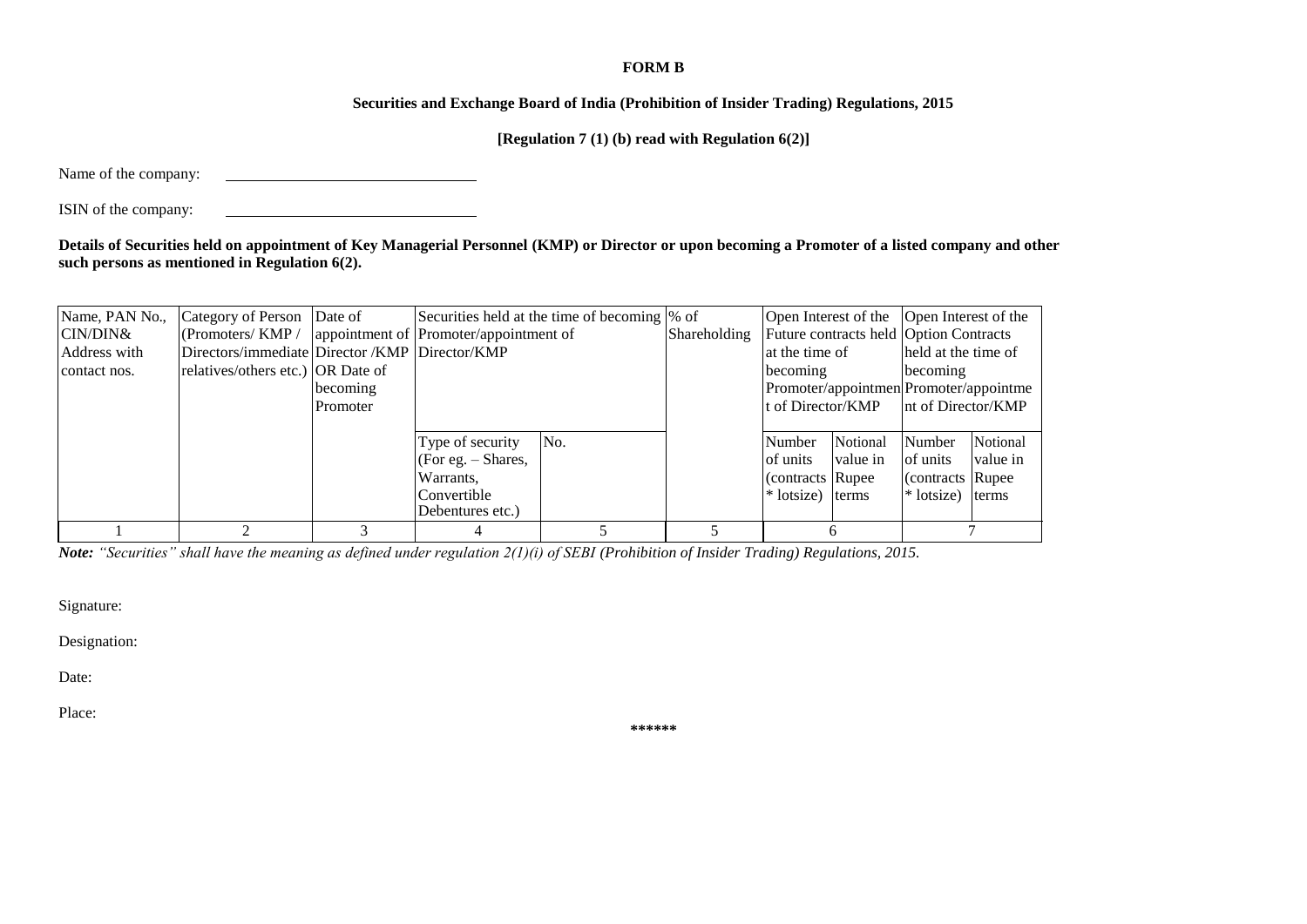## **FORM C**

## **Securities and Exchange Board of India (Prohibition of Insider Trading) Regulations, 2015**

## **[Regulation 7 (2) read with Regulation 6(2)]**

Name of the company:

ISIN of the company:

## **Details of change in holding of Securities of Promoter, Employee or Director of a listed company and other such persons as mentioned in Regulation 6(2).**

| Name,         |                    | Category Securities held                    |     | Securities                    |              | $%$ of         |       | Date of   |                | Date of                | Mode of               |              | Trading in derivatives (Specify) |      |              | Exchange  |
|---------------|--------------------|---------------------------------------------|-----|-------------------------------|--------------|----------------|-------|-----------|----------------|------------------------|-----------------------|--------------|----------------------------------|------|--------------|-----------|
| PAN No.,      | of Person prior to |                                             |     | acquired/Dispose shareholding |              |                |       | allotment |                |                        | intimatio acquisition |              | type of contract, Futures or     |      |              | on which  |
| CIN/DIN,      |                    | (Promote $ \text{acquisition/disposal} d$ ) |     |                               |              |                |       | advice/   |                | n to                   | (market)              | Options etc) |                                  |      |              | the trade |
| & address     | rs/KMP/            |                                             |     |                               |              |                |       |           |                | acquisition of company | purchase/pu           |              |                                  |      |              | was       |
| <sup>of</sup> | Directors/         |                                             |     |                               |              |                |       | shares/   |                |                        | blic                  |              |                                  |      |              | executed  |
| Promoter/     | limmediat          |                                             |     |                               |              |                |       |           | sale of shares |                        | rights/               |              |                                  |      |              |           |
| Employee /    | / le               |                                             |     |                               |              |                |       | specify   |                |                        | preferential          |              |                                  |      |              |           |
| Director      | relatives/         |                                             |     |                               |              |                |       |           |                |                        | offer / off           |              |                                  |      |              |           |
| with          | others             |                                             |     |                               |              |                |       |           |                |                        | market/               |              |                                  |      |              |           |
| contact       | $etc.$ )           |                                             |     |                               |              |                |       |           |                |                        | Inter-se              |              |                                  |      |              |           |
| nos.          |                    | Type of                                     | No. | Type of                       | No.          | Pre            | Post  | From To   |                |                        | transfer etc.         | Buy          |                                  | Sell |              |           |
|               |                    | security                                    |     | security                      |              | transac transa |       |           |                |                        |                       |              |                                  |      |              |           |
|               |                    | (For eg. $-$                                |     | (For eg. $-$                  |              | tion           | ction |           |                |                        |                       |              |                                  |      |              |           |
|               |                    | Shares,                                     |     | Shares,                       |              |                |       |           |                |                        |                       |              |                                  |      |              |           |
|               |                    | Warrants,                                   |     | Warrants,                     |              |                |       |           |                |                        |                       |              | Value Number                     |      | Value Number |           |
|               |                    | Convertibl                                  |     | Convertib                     |              |                |       |           |                |                        |                       |              | of units                         |      | of units     |           |
|               |                    |                                             |     | Пe                            |              |                |       |           |                |                        |                       |              | (contracts)                      |      | (contracts)  |           |
|               |                    | Debenture                                   |     | Debenture                     |              |                |       |           |                |                        |                       |              | * lotsize)                       |      | * lotsize)   |           |
|               |                    | s etc.)                                     |     | s etc.)                       |              |                |       |           |                |                        |                       |              |                                  |      |              |           |
|               |                    |                                             |     |                               | <sub>0</sub> |                |       |           | 10             |                        | 12                    | 13           | 14                               | 15   | 16           | 17        |

*Note: "Securities" shall have the meaning as defined under regulation 2(1)(i) of SEBI (Prohibition of Insider Trading) Regulations, 2015.*

Signature:

Designation:

Date:

Place: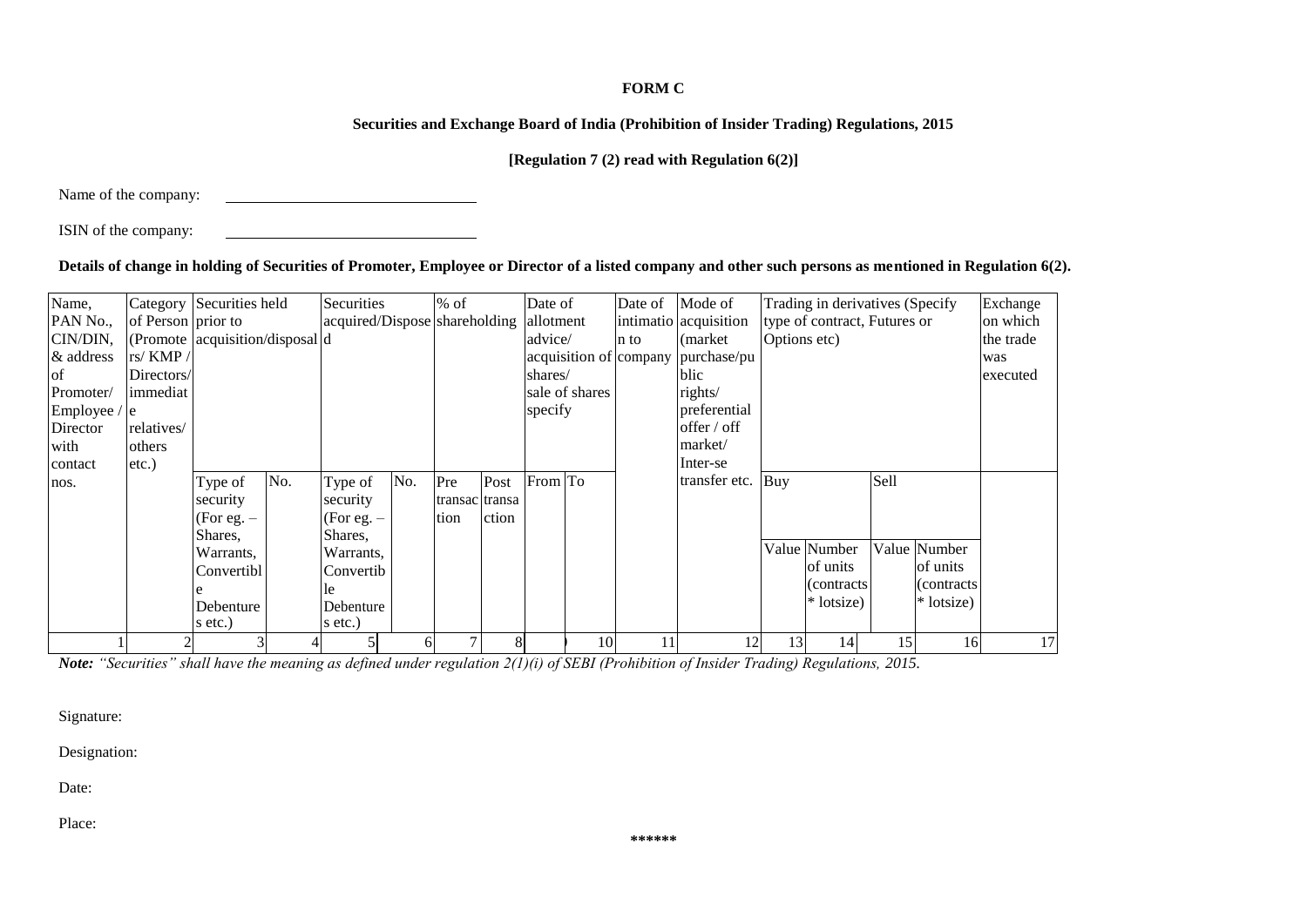### **Form D (Indicative format)**

#### **Securities and Exchange Board of India (Prohibition of Insider Trading) Regulations, 2015**

| Regulation $7(3)$ – Transactions by Other connected persons as identified by the company |  |  |
|------------------------------------------------------------------------------------------|--|--|
|                                                                                          |  |  |

| Name,          | Connecti | Securities held                 |     | Securities                    |     | $%$ of         |       | Date of     |                | Date of Mode of |                                     |              | Trading in derivatives (Specify |      |                     | Exchange on |
|----------------|----------|---------------------------------|-----|-------------------------------|-----|----------------|-------|-------------|----------------|-----------------|-------------------------------------|--------------|---------------------------------|------|---------------------|-------------|
| PAN No.,       | on with  | prior to                        |     | acquired/Dispose shareholding |     |                |       | allotment   |                |                 | intimatio acquisition               |              | type of contract, Futures or    |      |                     | which the   |
| <b>CIN/DIN</b> |          | company) acquisition/disposal d |     |                               |     |                |       | advice/     |                | n to            | (market)                            | Options etc) |                                 |      |                     | trade was   |
| & address      |          |                                 |     |                               |     |                |       |             |                |                 | acquisition of company purchase/pub |              |                                 |      |                     | executed    |
| of             |          |                                 |     |                               |     |                |       | shares/     |                |                 | $\rm{lic}/$                         |              |                                 |      |                     |             |
| connected      |          |                                 |     |                               |     |                |       |             | sale of shares |                 | rights/                             |              |                                 |      |                     |             |
| persons, as    |          |                                 |     |                               |     |                |       | specify     |                |                 | preferential                        |              |                                 |      |                     |             |
| identified     |          | Type of                         | No. | Type of                       | No. | Pre            | Post  | $From  To $ |                |                 | offer / off                         | Buy          |                                 | Sell |                     |             |
| by the         |          | security                        |     | security                      |     | transac transa |       |             |                |                 | market/                             |              |                                 |      |                     |             |
| company        |          | $(For e.g. -$                   |     | (For eg. $-$                  |     | tion           | ction |             |                |                 | Inter-se                            |              |                                 |      |                     |             |
| with           |          | Shares.                         |     | Shares,                       |     |                |       |             |                |                 | transfer etc.)                      |              |                                 |      |                     |             |
| contact        |          | Warrants,                       |     | Warrants,                     |     |                |       |             |                |                 |                                     | Value        |                                 |      | Number Value Number |             |
| nos.           |          | Convertibl                      |     | Convertib                     |     |                |       |             |                |                 |                                     |              | of units                        |      | of units            |             |
|                |          |                                 |     | le.                           |     |                |       |             |                |                 |                                     |              | (contrac)                       |      | $\alpha$ contracts  |             |
|                |          | Debenture                       |     | Debenture                     |     |                |       |             |                |                 |                                     |              | $ts * lot$                      |      | * lotsize)          |             |
|                |          | s etc.)                         |     | s etc.)                       |     |                |       |             |                |                 |                                     |              | size)                           |      |                     |             |
|                |          |                                 |     |                               |     |                |       |             | 10             | 11              | 12                                  | 13           | 14                              | 15   | 16                  | 17          |

*Note: "Securities" shall have the meaning as defined under regulation 2(1)(i) of SEBI (Prohibition of Insider Trading) Regulations, 2015.*

Name:

Signature:

Date:

Place:

**\*\*\*\*\*\***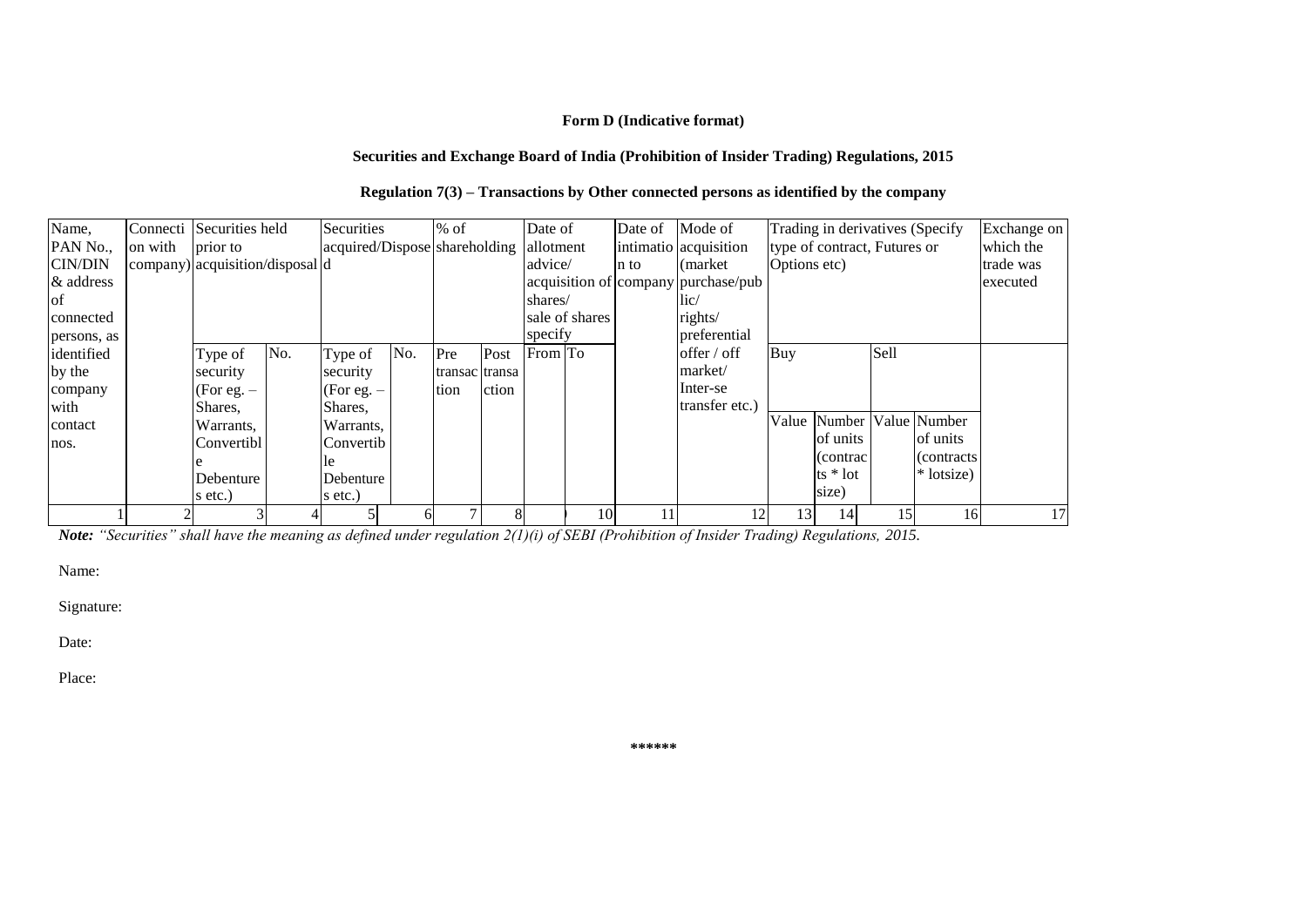#### **Format for Disclosure by Designated Person (Refer clause 4.7 of the Code)**

To, The Compliance Officer, India Tourism Development Corporation Limited

Dear Sir,

Pursuant to Clause 4.7 (Designated Person required to disclose the requisite information), please find the requisite information for your record:

|       | 1. Name & PAN or any other identifier authorized by law of the following persons:                                             |            |                                                                 |  |  |  |  |  |
|-------|-------------------------------------------------------------------------------------------------------------------------------|------------|-----------------------------------------------------------------|--|--|--|--|--|
| S.No. | Name of the Immediate Relatives*<br>or<br>Person with whom the designated person shares<br>a material financial relationship* | <b>PAN</b> | Phone, mobile & cell<br>numbers which are used<br>by the person |  |  |  |  |  |
|       |                                                                                                                               |            |                                                                 |  |  |  |  |  |
|       |                                                                                                                               |            |                                                                 |  |  |  |  |  |

| 2. Names of educational institutions<br>from which the designated person<br>has graduated# |  |
|--------------------------------------------------------------------------------------------|--|
|                                                                                            |  |

| 3. Names of Past employers# |  |
|-----------------------------|--|
|                             |  |

\* For definition of "immediate relative" & "material financial relationship" please refer to relevant clauses of the Code. # Information for points  $2 \& 3$  have to be provided only at the time of Initial Disclosure.

I hereby declare that the particulars given above are true and in case of any change the same shall be disclosed to the Company as required.

Signature: Name: PAN: Designation: Department: Company: Place:

Clause 2.10 of the Code : "Immediate Relative" means a spouse of a person, and includes parent, sibling, and child of such person or of the spouse, any of whom is either dependent financially on such person or consults such person in taking decisions relating to trading insecurities.

Explanation to clause 4.7 of the Code : The term "material financial relationship" shall mean a relationship in which one person is a recipient of any kind of payment such as by way of a loan or gift during the immediately preceding twelve months, equivalent to at least 25% of such payer's annual income but shall exclude relationships in which the payment is based on arm's length transactions.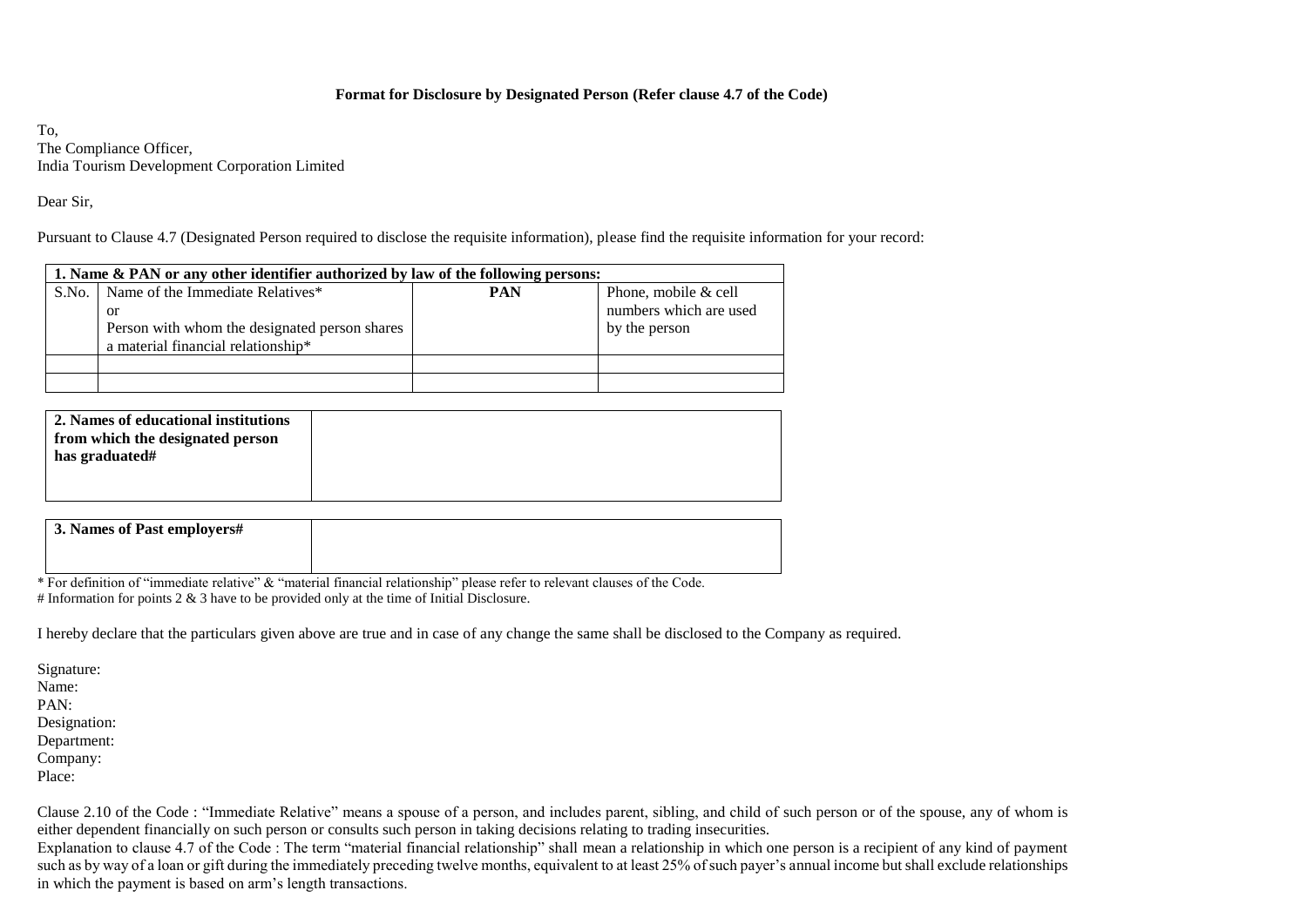## **INTERNAL OPERATING GUIDELINES WITH REGARD TO CODE OF CONDUCT FOR REGULATING & REPORTING TRADING BY INSIDERS AND FOR FAIR DISCLOSURE, 2018**

1. Company Secretariat shall circulate the revised Code of Conduct to all Directors, HoDs. Any amendment to the Code as well as internal Operating Guidelines will also be circulated to all Directors and HoDs. Company Secretariat shall also forward a copy of the approved Code to Administrative Industry.

2. Corporate HR shall be responsible for circulation of this Code to all other Designated Employees and to the newly appointed/ promoted/posted Designated Employees. As per clause 4.4 of the Code, List of all employees, regular and contractual, who work on unpublished price sensitive information, shall be maintained by HR Division and HR Division will ensure that Confidentiality Agreement have been signed by all such employees.

3. As per clause 4.12 of the Code, A structured digital database will be maintained by HR containing the names of such persons or entities as the case may be with whom information is shared under this regulation along with the Permanent Account Number or any other identifier authorized by law where Permanent Account Number is not available. Such databases shall be maintained with adequate internal controls and checks such as time stamping and audit trails to ensure non-tampering of the database. Accordingly, proper access control mechanism to the said database also to be in place.

4. Company Secretariat shall intimate details of Closure of Trading Window and Corporate HR shall ensure timely dissemination to all Designated Employees. Company Secretariat shall also communicate the period of Closure of Trading Window to all the directors, Stock Exchange while publishing the press release, the notice of closure of trading be also published in newspapers in which the press release is published.

5. Head of the Unit/Division sharing unpublished price sensitive information with other persons or entities (not being fiduciaries) shall ensure that due notice for maintaining the confidentiality of information has been given, Confidentiality Agreement has been signed and structured data base as per Regulation 4(12) is given to the HR Division.

6. Head of the Unit/Division sharing unpublished price sensitive information with other persons or entities (being the fiduciaries) shall advise the fiduciaries to frame and comply a Code of Conduct as per Schedule C of PIT Regulations and will also take the compliance report from the fiduciaries.

| S.No. | Type of Connected persons (Fiduciaries & Non-   Concerned | for<br>person                |
|-------|-----------------------------------------------------------|------------------------------|
|       | fiduciaries)                                              | compliance as per clause 4 & |
|       |                                                           | 5 of above guidelines        |
|       | Auditors, Accountancy firms                               | F & A Division               |
|       | Law Firms                                                 | Legal Division               |
| 3     | <b>Subsidiary Companies /RTA</b>                          | <b>CS Division</b>           |
|       | Disinvestment matter                                      | Concerned Nodal Officer      |
|       | Consultant/Advisers                                       | HoD of engaging division     |